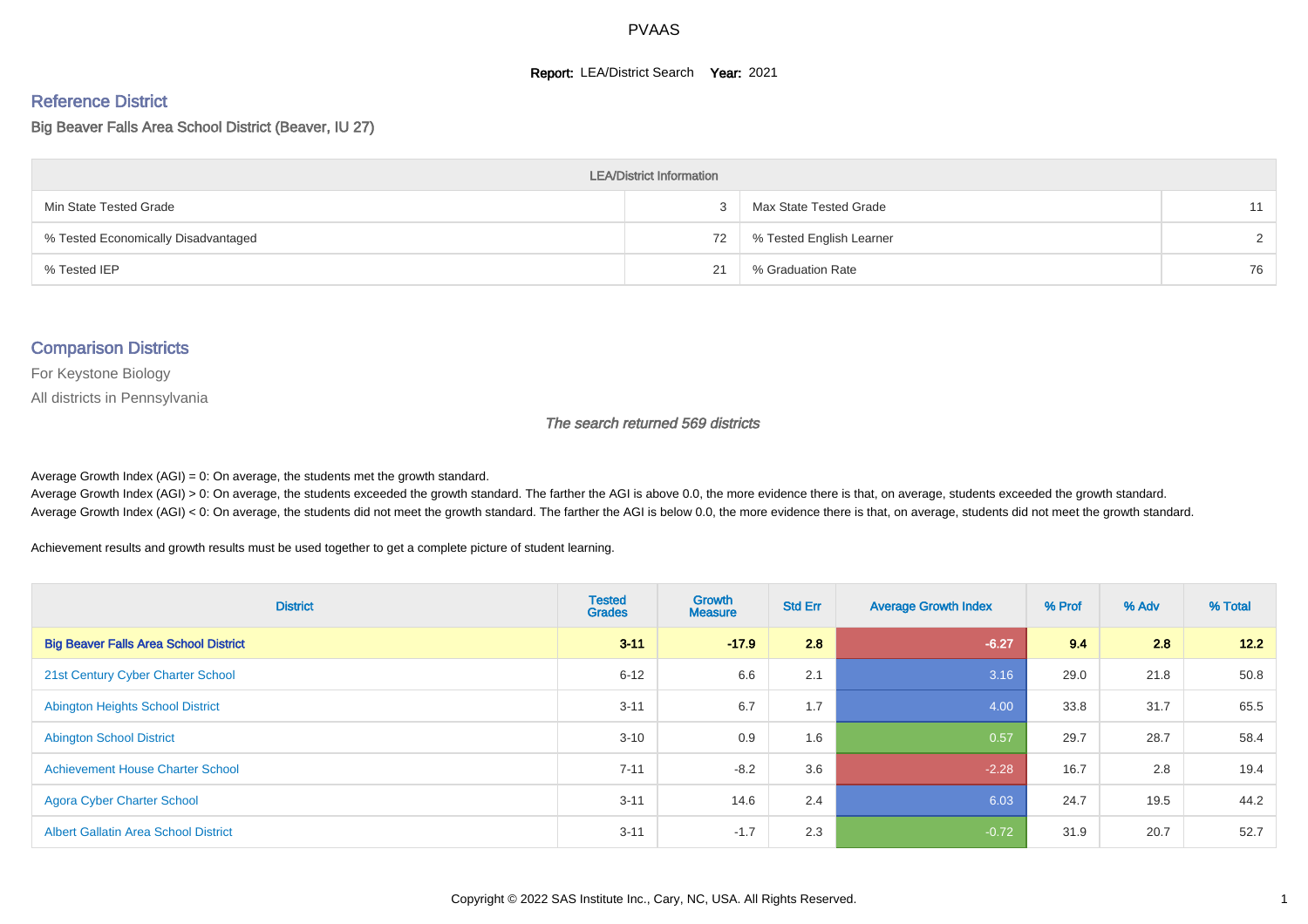| <b>District</b>                              | <b>Tested</b><br><b>Grades</b> | <b>Growth</b><br><b>Measure</b> | <b>Std Err</b> | <b>Average Growth Index</b> | % Prof | % Adv | % Total |
|----------------------------------------------|--------------------------------|---------------------------------|----------------|-----------------------------|--------|-------|---------|
| <b>Big Beaver Falls Area School District</b> | $3 - 11$                       | $-17.9$                         | 2.8            | $-6.27$                     | 9.4    | 2.8   | 12.2    |
| <b>Aliquippa School District</b>             | $3 - 11$                       | $-20.0$                         | 3.6            | $-5.54$                     | 1.7    | 0.0   | 1.7     |
| <b>Allegheny Valley School District</b>      | $3 - 11$                       | $-1.9$                          | 3.9            | $-0.48$                     | 31.8   | 11.4  | 43.2    |
| Allegheny-Clarion Valley School District     | $3 - 10$                       | 12.3                            | 4.1            | 3.03                        | 33.3   | 19.0  | 52.4    |
| <b>Allentown City School District</b>        | $3-12$                         | $-16.9$                         | 1.4            | $-12.37$                    | 5.9    | 0.4   | 6.3     |
| <b>Altoona Area School District</b>          | $3-12$                         | 0.1                             | 1.5            | 0.07                        | 29.0   | 13.8  | 42.8    |
| Ambridge Area School District                | $3 - 12$                       | $-19.4$                         | 2.5            | $-7.64$                     | 23.2   | 5.6   | 28.9    |
| <b>Annville-Cleona School District</b>       | $3 - 12$                       | 1.1                             | 2.4            | 0.45                        | 34.8   | 13.6  | 48.5    |
| <b>Antietam School District</b>              | $3 - 10$                       | $-9.5$                          | 3.7            | $-2.57$                     | 20.9   | 1.5   | 22.4    |
| <b>Apollo-Ridge School District</b>          | $3 - 12$                       | 9.5                             | 3.0            | 3.23                        | 34.0   | 9.4   | 43.4    |
| <b>Armstrong School District</b>             | $3 - 11$                       | $9.8\,$                         | 1.6            | 6.22                        | 32.8   | 24.6  | 57.4    |
| Aspira Bilingual Cyber Charter School        | $3 - 11$                       | 5.1                             | 5.8            | 0.87                        | 4.8    | 0.0   | 4.8     |
| <b>Athens Area School District</b>           | $3 - 11$                       | 2.6                             | 2.3            | 1.11                        | 34.9   | 12.3  | 47.3    |
| <b>Austin Area School District</b>           | $3 - 11$                       | 2.6                             | 6.0            | 0.43                        | 25.0   | 18.8  | 43.8    |
| <b>Avella Area School District</b>           | $3 - 12$                       | 1.6                             | 4.7            | 0.34                        | 34.8   | 7.2   | 42.0    |
| <b>Avon Grove Charter School</b>             | $3 - 11$                       | 9.8                             | 3.1            | 3.18                        | 32.4   | 26.0  | 58.4    |
| <b>Avon Grove School District</b>            | $3 - 10$                       | 7.6                             | 1.4            | 5.29                        | 33.7   | 33.2  | 67.0    |
| <b>Avonworth School District</b>             | $3 - 10$                       | $-6.2$                          | 2.3            | $-2.68$                     | 35.9   | 14.1  | 50.0    |
| <b>Bald Eagle Area School District</b>       | $3 - 11$                       | 7.6                             | 2.5            | 3.00                        | 31.6   | 15.6  | 47.3    |
| <b>Baldwin-Whitehall School District</b>     | $3 - 11$                       | $-5.5$                          | 1.9            | $-2.93$                     | 32.0   | 14.7  | 46.7    |
| <b>Bangor Area School District</b>           | $3 - 12$                       | $-1.2$                          | 2.0            | $-0.60$                     | 25.8   | 12.7  | 38.5    |
| <b>Beaver Area School District</b>           | $3 - 10$                       | $-3.0$                          | 2.5            | $-1.16$                     | 25.8   | 27.8  | 53.6    |
| <b>Bedford Area School District</b>          | $3 - 11$                       | 6.4                             | 2.4            | 2.68                        | 31.0   | 20.6  | 51.6    |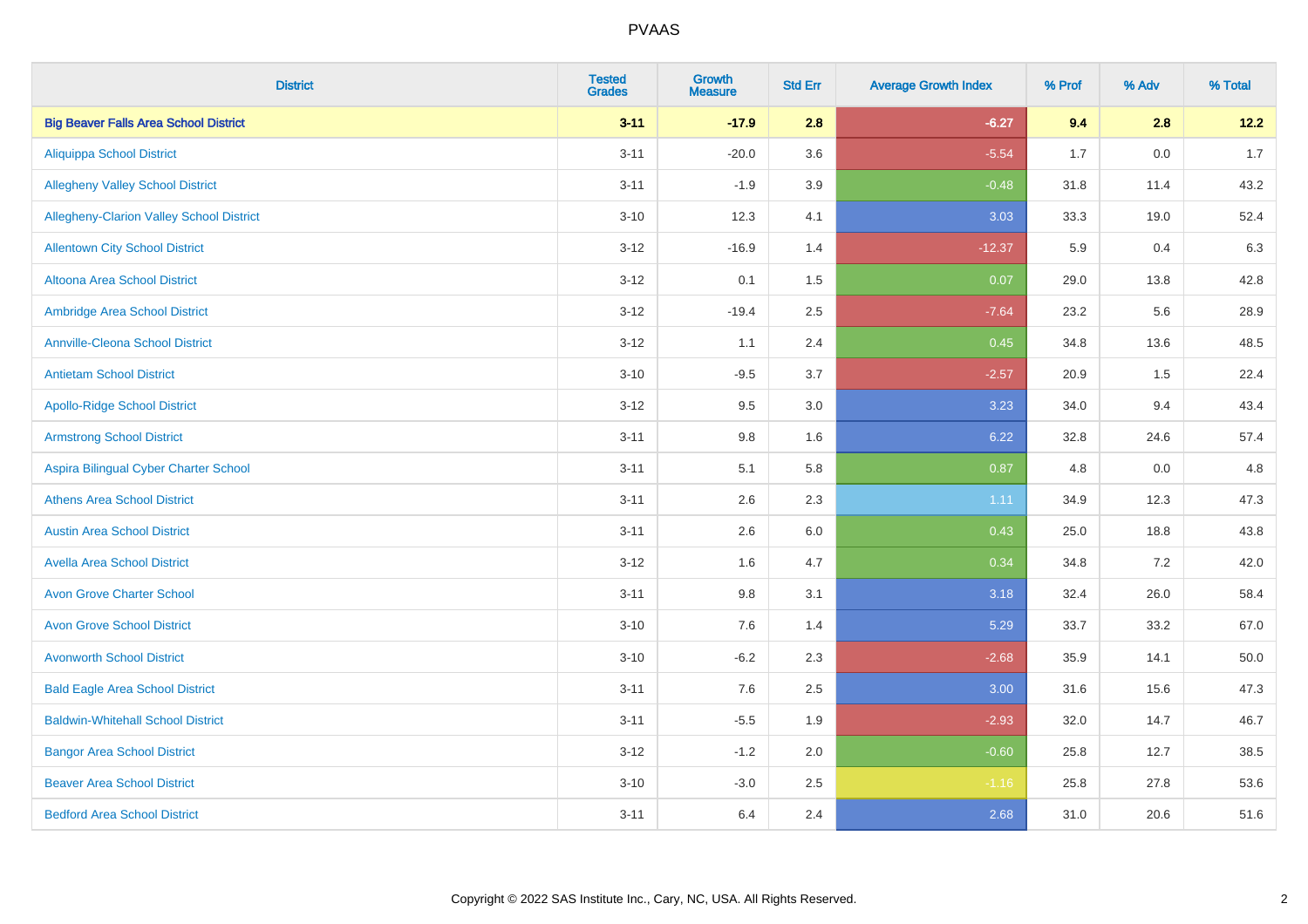| <b>District</b>                              | <b>Tested</b><br><b>Grades</b> | <b>Growth</b><br><b>Measure</b> | <b>Std Err</b> | <b>Average Growth Index</b> | % Prof | % Adv | % Total |
|----------------------------------------------|--------------------------------|---------------------------------|----------------|-----------------------------|--------|-------|---------|
| <b>Big Beaver Falls Area School District</b> | $3 - 11$                       | $-17.9$                         | 2.8            | $-6.27$                     | 9.4    | 2.8   | 12.2    |
| <b>Belle Vernon Area School District</b>     | $3 - 11$                       | 11.1                            | 2.3            | 4.88                        | 31.6   | 25.4  | 57.1    |
| <b>Bellefonte Area School District</b>       | $3 - 11$                       | 6.7                             | 2.0            | 3.34                        | 28.8   | 21.5  | 50.2    |
| <b>Bellwood-Antis School District</b>        | $3 - 10$                       | 3.5                             | 2.8            | 1.24                        | 40.9   | 19.4  | 60.2    |
| <b>Belmont Charter School</b>                | $3 - 10$                       | 2.2                             | 3.4            | 0.64                        | 5.3    | 1.8   | 7.0     |
| <b>Bensalem Township School District</b>     | $3 - 11$                       | $1.0\,$                         | 1.6            | 0.63                        | 24.3   | 10.7  | 34.9    |
| <b>Benton Area School District</b>           | $3 - 10$                       | 8.1                             | 4.0            | 2.01                        | 35.7   | 28.6  | 64.3    |
| <b>Bentworth School District</b>             | $3 - 11$                       | 7.0                             | 3.0            | 2.36                        | 26.6   | 17.0  | 43.6    |
| <b>Berlin Brothersvalley School District</b> | $3 - 11$                       | 19.6                            | 4.0            | 4.93                        | 28.3   | 41.3  | 69.6    |
| <b>Bermudian Springs School District</b>     | $3 - 11$                       | 2.5                             | 2.4            | 1.05                        | 31.8   | 23.5  | 55.3    |
| <b>Berwick Area School District</b>          | $3 - 11$                       | $-6.9$                          | 2.4            | $-2.84$                     | 22.3   | 11.5  | 33.8    |
| <b>Bethel Park School District</b>           | $3 - 11$                       | $-4.4$                          | 1.7            | $-2.62$                     | 40.1   | 27.3  | 67.4    |
| <b>Bethlehem Area School District</b>        | $3 - 11$                       | $-4.5$                          | 1.1            | $-3.91$                     | 20.4   | 11.3  | 31.7    |
| <b>Bethlehem-Center School District</b>      | $3 - 10$                       | 2.1                             | 3.5            | 0.59                        | 32.3   | 4.6   | 36.9    |
| <b>Big Beaver Falls Area School District</b> | $3 - 11$                       | $-17.9$                         | 2.8            | $-6.27$                     | 9.4    | 2.8   | 12.2    |
| <b>Big Spring School District</b>            | $3 - 11$                       | $-9.8$                          | 2.3            | $-4.32$                     | 23.6   | 12.9  | 36.5    |
| <b>Blackhawk School District</b>             | $3 - 11$                       | 2.0                             | 2.3            | 0.87                        | 34.6   | 20.7  | 55.3    |
| <b>Blacklick Valley School District</b>      | $3 - 11$                       | $-0.9$                          | 3.9            | $-0.23$                     | 7.7    | 7.7   | 15.4    |
| <b>Blairsville-Saltsburg School District</b> | $3 - 11$                       | $-7.5$                          | 2.8            | $-2.67$                     | 20.1   | 8.2   | 28.3    |
| <b>Bloomsburg Area School District</b>       | $3 - 10$                       | 4.3                             | 3.4            | 1.26                        | 36.5   | 20.6  | 57.1    |
| <b>Blue Mountain School District</b>         | $3 - 10$                       | 12.2                            | 2.1            | 5.81                        | 30.7   | 26.1  | 56.8    |
| <b>Blue Ridge School District</b>            | $3 - 11$                       | 8.3                             | 3.7            | 2.24                        | 29.6   | 9.3   | 38.9    |
| <b>Boyertown Area School District</b>        | $3 - 11$                       | $-2.9$                          | 1.4            | $-2.06$                     | 30.8   | 22.6  | 53.4    |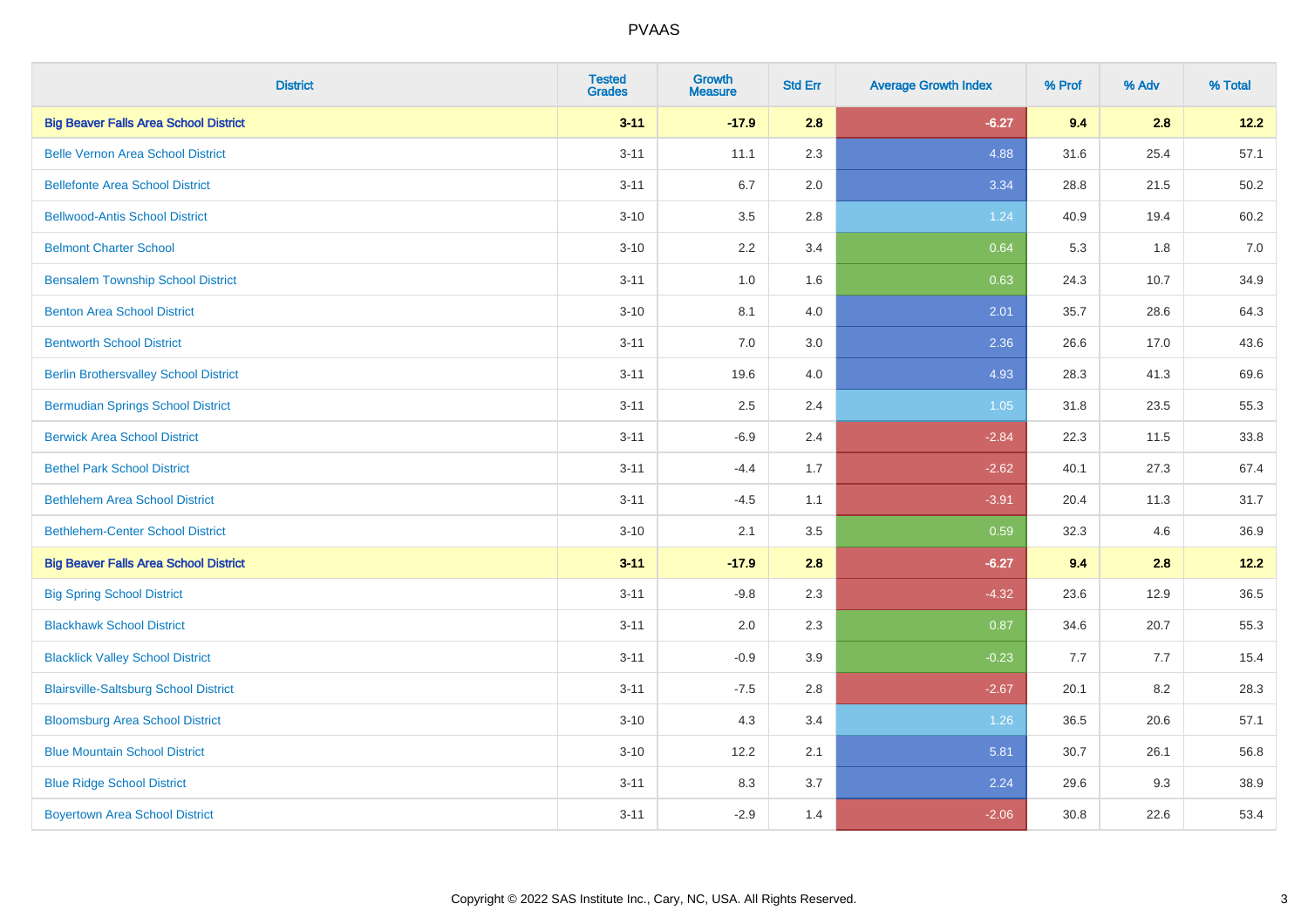| <b>District</b>                                 | <b>Tested</b><br><b>Grades</b> | <b>Growth</b><br><b>Measure</b> | <b>Std Err</b> | <b>Average Growth Index</b> | % Prof | % Adv | % Total |
|-------------------------------------------------|--------------------------------|---------------------------------|----------------|-----------------------------|--------|-------|---------|
| <b>Big Beaver Falls Area School District</b>    | $3 - 11$                       | $-17.9$                         | 2.8            | $-6.27$                     | 9.4    | 2.8   | 12.2    |
| Boys Latin Of Philadelphia Charter School       | $6 - 12$                       | $-8.0$                          | 2.7            | $-3.02$                     | 1.4    | 0.0   | 1.4     |
| <b>Bradford Area School District</b>            | $3 - 12$                       | $-1.8$                          | 2.3            | $-0.79$                     | 31.2   | 16.7  | 47.9    |
| <b>Brandywine Heights Area School District</b>  | $3 - 11$                       | 5.8                             | 2.6            | 2.27                        | 27.7   | 28.6  | 56.2    |
| <b>Brentwood Borough School District</b>        | $3 - 11$                       | 1.3                             | 3.0            | 0.44                        | 20.2   | 16.0  | 36.2    |
| <b>Bristol Borough School District</b>          | $3 - 12$                       | $-5.9$                          | 2.9            | $-2.00$                     | 27.8   | 3.3   | 31.1    |
| <b>Bristol Township School District</b>         | $3 - 11$                       | $-7.4$                          | 1.4            | $-5.32$                     | 13.8   | 4.6   | 18.4    |
| <b>Brockway Area School District</b>            | $3 - 11$                       | $-0.4$                          | 3.5            | $-0.11$                     | 41.2   | 13.8  | 55.0    |
| <b>Brookville Area School District</b>          | $3 - 11$                       | 6.8                             | 3.1            | 2.19                        | 46.1   | 14.6  | 60.7    |
| <b>Brownsville Area School District</b>         | $3 - 12$                       | 3.9                             | 3.8            | 1.04                        | 22.0   | 8.5   | 30.5    |
| <b>Bucks County Technical High School</b>       | $9 - 10$                       | $-2.9$                          | 2.2            | $-1.29$                     | 27.7   | 10.4  | 38.2    |
| <b>Burgettstown Area School District</b>        | $3 - 11$                       | $-11.2$                         | 3.2            | $-3.46$                     | 16.0   | 2.7   | 18.7    |
| <b>Burrell School District</b>                  | $3 - 11$                       | $-1.5$                          | 3.3            | $-0.44$                     | 27.8   | 17.7  | 45.6    |
| <b>Butler Area School District</b>              | $3 - 11$                       | $-14.1$                         | 1.5            | $-9.60$                     | 26.4   | 11.1  | 37.5    |
| California Area School District                 | $3 - 10$                       | $-13.7$                         | 4.5            | $-3.06$                     | 41.7   | 16.7  | 58.3    |
| <b>Cambria Heights School District</b>          | $3 - 10$                       | $-6.2$                          | 2.9            | $-2.11$                     | 25.0   | 13.0  | 38.0    |
| <b>Cameron County School District</b>           | $3 - 12$                       | $-5.0$                          | 4.4            | $-1.12$                     | 34.9   | 4.8   | 39.7    |
| <b>Camp Hill School District</b>                | $3 - 12$                       | 20.7                            | 2.9            | 7.00                        | 32.3   | 41.4  | 73.7    |
| <b>Canon-Mcmillan School District</b>           | $3 - 11$                       | $-5.0$                          | $1.5\,$        | $-3.25$                     | 30.8   | 28.5  | 59.3    |
| <b>Canton Area School District</b>              | $3 - 11$                       | 8.4                             | 2.9            | 2.92                        | 13.8   | 23.0  | 36.8    |
| Capital Area School for the Arts Charter School | $9 - 11$                       | 14.2                            | 4.5            | 3.13                        | 27.5   | 30.0  | 57.5    |
| <b>Carbon Career &amp; Technical Institute</b>  | $9 - 11$                       | $-9.3$                          | 3.2            | $-2.92$                     | 19.6   | 2.2   | 21.7    |
| <b>Carbondale Area School District</b>          | $3 - 10$                       | $-2.8$                          | 3.2            | $-0.87$                     | 27.5   | 2.9   | 30.4    |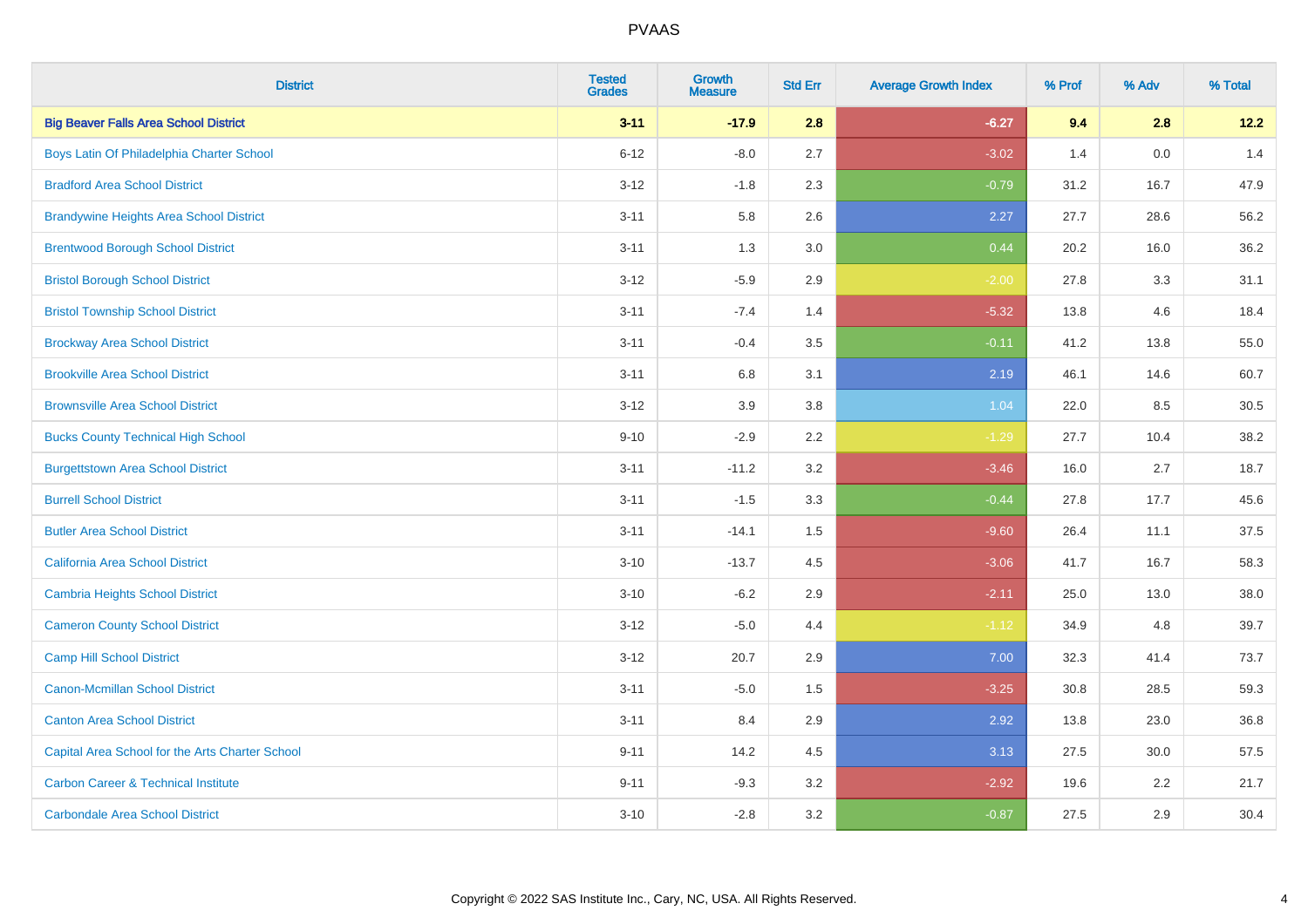| <b>District</b>                                         | <b>Tested</b><br><b>Grades</b> | <b>Growth</b><br><b>Measure</b> | <b>Std Err</b> | <b>Average Growth Index</b> | % Prof | % Adv | % Total |
|---------------------------------------------------------|--------------------------------|---------------------------------|----------------|-----------------------------|--------|-------|---------|
| <b>Big Beaver Falls Area School District</b>            | $3 - 11$                       | $-17.9$                         | 2.8            | $-6.27$                     | 9.4    | 2.8   | 12.2    |
| <b>Carlisle Area School District</b>                    | $3 - 11$                       | $-5.2$                          | 1.7            | $-2.99$                     | 28.0   | 19.3  | 47.3    |
| <b>Carlynton School District</b>                        | $3 - 11$                       | $-2.0$                          | 3.2            | $-0.62$                     | 27.9   | 5.2   | 33.1    |
| <b>Carmichaels Area School District</b>                 | $3 - 10$                       | $-7.0$                          | 3.1            | $-2.30$                     | 17.8   | 9.6   | 27.4    |
| Catasauqua Area School District                         | $3 - 12$                       | $-7.3$                          | 2.8            | $-2.58$                     | 27.1   | 11.2  | 38.3    |
| <b>Centennial School District</b>                       | $3 - 10$                       | 1.5                             | 1.5            | 0.98                        | 23.6   | 12.4  | 36.0    |
| Center For Student Learning Charter School At Pennsbury | $6 - 12$                       | $-3.3$                          | 6.0            | $-0.55$                     | 23.1   | 0.0   | 23.1    |
| <b>Central Bucks School District</b>                    | $3 - 11$                       | 15.5                            | 0.9            | 17.94                       | 34.8   | 41.4  | 76.2    |
| <b>Central Cambria School District</b>                  | $3 - 11$                       | $-12.7$                         | 2.3            | $-5.61$                     | 19.4   | 7.4   | 26.9    |
| <b>Central Columbia School District</b>                 | $3-12$                         | 0.3                             | 2.3            | 0.12                        | 25.4   | 37.6  | 63.0    |
| <b>Central Dauphin School District</b>                  | $3 - 11$                       | $-5.2$                          | 1.2            | $-4.24$                     | 29.3   | 8.7   | 38.0    |
| <b>Central Fulton School District</b>                   | $3 - 11$                       | $-13.3$                         | 3.2            | $-4.20$                     | 18.1   | 9.7   | 27.8    |
| <b>Central Greene School District</b>                   | $3 - 11$                       | $-0.4$                          | 2.5            | $-0.15$                     | 27.8   | 14.8  | 42.6    |
| <b>Central Valley School District</b>                   | $3 - 10$                       | 4.7                             | 2.6            | 1.83                        | 37.8   | 18.5  | 56.3    |
| <b>Central York School District</b>                     | $3-12$                         | 12.9                            | 1.5            | 8.64                        | 31.4   | 24.1  | 55.5    |
| <b>Chambersburg Area School District</b>                | $3 - 11$                       | $-5.6$                          | 1.3            | $-4.42$                     | 24.2   | 15.2  | 39.4    |
| <b>Charleroi School District</b>                        | $3 - 11$                       | $-4.3$                          | 2.7            | $-1.55$                     | 22.2   | 15.9  | 38.1    |
| <b>Chartiers Valley School District</b>                 | $3 - 11$                       | $-9.1$                          | 2.1            | $-4.23$                     | 20.7   | 17.4  | 38.0    |
| <b>Chartiers-Houston School District</b>                | $3 - 10$                       | $-16.5$                         | 3.5            | $-4.79$                     | 26.3   | 6.6   | 32.9    |
| <b>Cheltenham School District</b>                       | $3 - 11$                       | $-17.6$                         | 2.0            | $-8.74$                     | 24.4   | 8.3   | 32.6    |
| <b>Chester Charter Scholars Academy Charter School</b>  | $3 - 12$                       | $-6.2$                          | 3.3            | $-1.88$                     | 2.2    | 0.0   | 2.2     |
| <b>Chester-Upland School District</b>                   | $3 - 11$                       | $-3.6$                          | 2.6            | $-1.38$                     | 1.6    | 0.0   | 1.6     |
| <b>Chestnut Ridge School District</b>                   | $3 - 12$                       | 4.0                             | 2.9            | 1.38                        | 33.2   | 11.0  | 44.2    |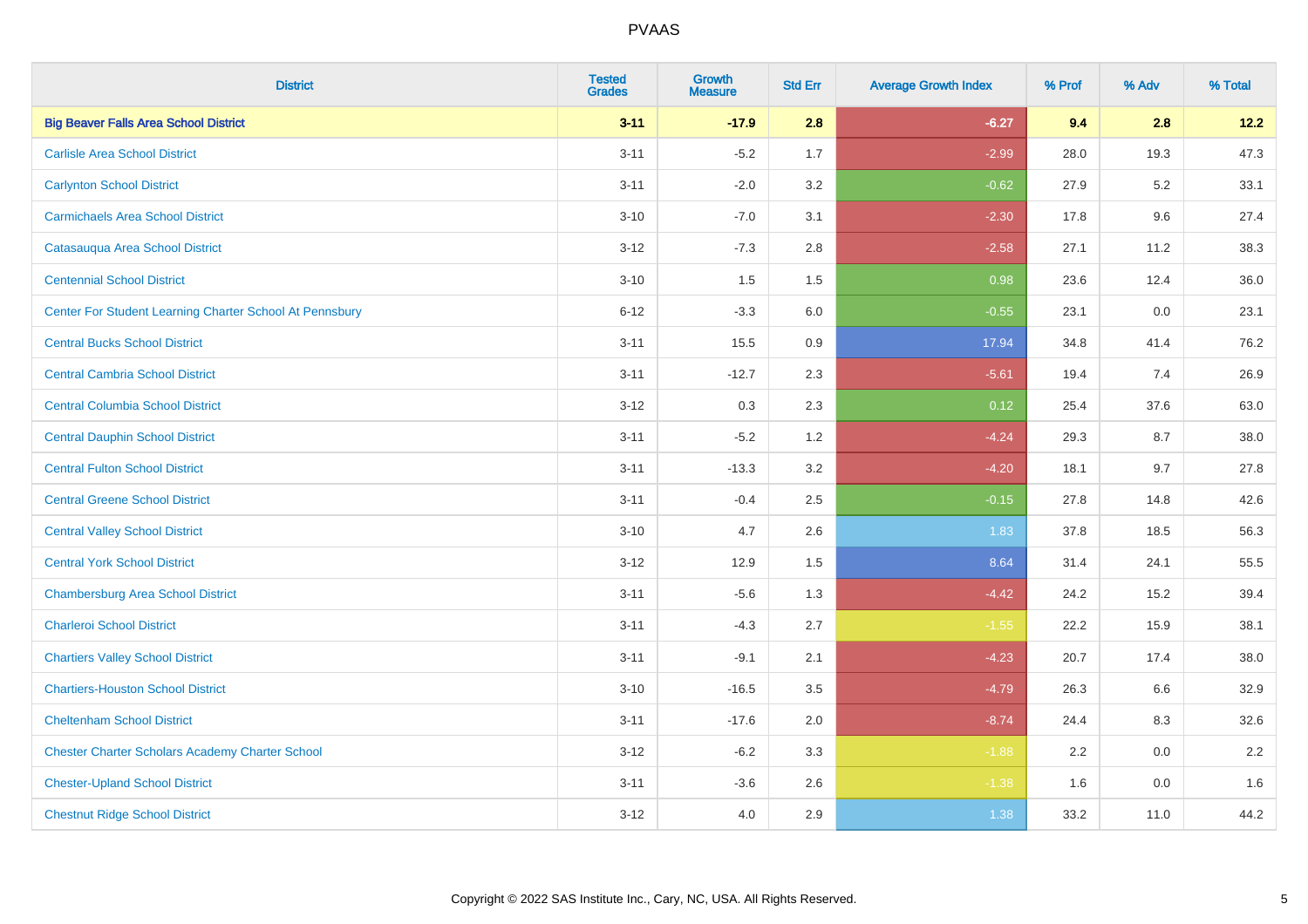| <b>District</b>                                    | <b>Tested</b><br><b>Grades</b> | <b>Growth</b><br><b>Measure</b> | <b>Std Err</b> | <b>Average Growth Index</b> | % Prof  | % Adv | % Total |
|----------------------------------------------------|--------------------------------|---------------------------------|----------------|-----------------------------|---------|-------|---------|
| <b>Big Beaver Falls Area School District</b>       | $3 - 11$                       | $-17.9$                         | 2.8            | $-6.27$                     | 9.4     | 2.8   | 12.2    |
| <b>Chichester School District</b>                  | $3 - 11$                       | $-1.8$                          | 4.2            | $-0.44$                     | 40.0    | 14.0  | 54.0    |
| <b>City CHS</b>                                    | $10 - 11$                      | $-5.6$                          | 2.4            | $-2.34$                     | 15.9    | 1.5   | 17.4    |
| <b>Clairton City School District</b>               | $3 - 11$                       | $-1.6$                          | 5.0            | $-0.32$                     | $3.8\,$ | 0.5   | 4.4     |
| <b>Clarion Area School District</b>                | $3 - 11$                       | 3.2                             | 3.7            | 0.88                        | 31.7    | 13.3  | 45.0    |
| <b>Clarion-Limestone Area School District</b>      | $3 - 12$                       | $-10.0$                         | 3.6            | $-2.76$                     | 28.3    | 20.0  | 48.3    |
| <b>Claysburg-Kimmel School District</b>            | $3 - 11$                       | $-1.2$                          | 5.2            | $-0.22$                     | 5.0     | 0.0   | $5.0$   |
| <b>Clearfield Area School District</b>             | $3 - 10$                       | $-1.3$                          | 3.7            | $-0.34$                     | 43.9    | 24.6  | 68.4    |
| <b>Coatesville Area School District</b>            | $3 - 11$                       | $-9.5$                          | 1.6            | $-5.81$                     | 12.8    | 3.3   | 16.2    |
| <b>Cocalico School District</b>                    | $3 - 11$                       | 12.3                            | 1.9            | 6.48                        | 28.2    | 32.3  | 60.5    |
| <b>Collegium Charter School</b>                    | $3 - 10$                       | 21.2                            | 2.6            | 8.18                        | 25.4    | 16.4  | 41.8    |
| <b>Colonial School District</b>                    | $3 - 11$                       | 22.1                            | 1.6            | 13.55                       | 27.2    | 43.5  | 70.6    |
| <b>Columbia Borough School District</b>            | $3 - 12$                       | $-1.1$                          | 3.6            | $-0.31$                     | 17.2    | 1.7   | 19.0    |
| Columbia-Montour AVTS                              | $9 - 10$                       | $-7.1$                          | 2.8            | $-2.52$                     | 19.5    | 3.2   | 22.7    |
| <b>Commodore Perry School District</b>             | $3 - 11$                       | $-10.4$                         | 4.5            | $-2.30$                     | 29.4    | 5.9   | 35.3    |
| <b>Commonwealth Charter Academy Charter School</b> | $3 - 10$                       | 4.2                             | 1.6            | 2.68                        | 27.0    | 15.6  | 42.5    |
| Community Academy Of Philadelphia Charter School   | $3 - 11$                       | 0.1                             | 2.6            | 0.06                        | 9.7     | 2.6   | 12.4    |
| Conemaugh Township Area School District            | $3 - 12$                       | 4.8                             | 3.5            | 1.39                        | 30.9    | 27.8  | 58.8    |
| <b>Conemaugh Valley School District</b>            | $3 - 12$                       | $-6.3$                          | 4.1            | $-1.54$                     | 23.7    | 5.1   | 28.8    |
| <b>Conestoga Valley School District</b>            | $3 - 11$                       | 2.4                             | 1.7            | 1.43                        | 35.0    | 23.5  | 58.5    |
| <b>Conewago Valley School District</b>             | $3 - 12$                       | 7.6                             | 1.7            | 4.46                        | 41.3    | 19.4  | 60.6    |
| <b>Conneaut School District</b>                    | $3 - 12$                       | $-2.3$                          | 2.6            | $-0.91$                     | 27.4    | 9.7   | 37.1    |
| <b>Connellsville Area School District</b>          | $3 - 11$                       | $-5.3$                          | 2.0            | $-2.67$                     | 24.2    | 5.0   | 29.1    |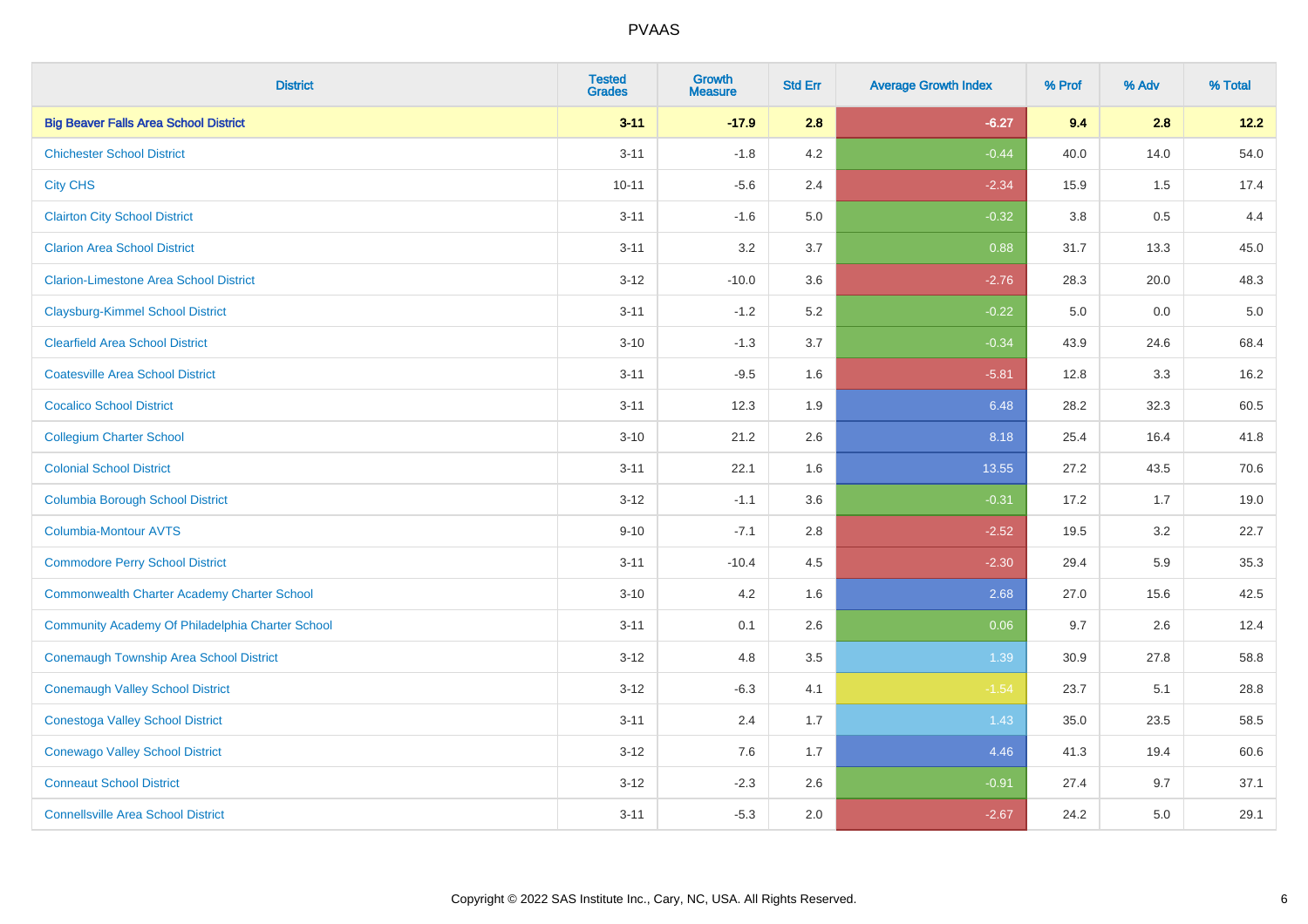| <b>District</b>                              | <b>Tested</b><br><b>Grades</b> | <b>Growth</b><br><b>Measure</b> | <b>Std Err</b> | <b>Average Growth Index</b> | % Prof | % Adv | % Total |
|----------------------------------------------|--------------------------------|---------------------------------|----------------|-----------------------------|--------|-------|---------|
| <b>Big Beaver Falls Area School District</b> | $3 - 11$                       | $-17.9$                         | 2.8            | $-6.27$                     | 9.4    | 2.8   | 12.2    |
| <b>Conrad Weiser Area School District</b>    | $3 - 11$                       | 7.1                             | 2.1            | 3.34                        | 28.2   | 14.4  | 42.6    |
| <b>Cornell School District</b>               | $3 - 11$                       | $-5.5$                          | 4.6            | $-1.20$                     | 11.3   | 3.2   | 14.5    |
| <b>Cornwall-Lebanon School District</b>      | $3 - 11$                       | 8.2                             | 1.6            | 5.24                        | 28.0   | 20.5  | 48.6    |
| <b>Corry Area School District</b>            | $3 - 11$                       | $-6.8$                          | 2.3            | $-3.01$                     | 24.0   | 8.8   | 32.8    |
| <b>Coudersport Area School District</b>      | $3 - 11$                       | 14.8                            | 3.4            | 4.33                        | 34.7   | 28.0  | 62.7    |
| <b>Council Rock School District</b>          | $3 - 11$                       | 13.5                            | 1.1            | 12.27                       | 32.0   | 35.4  | 67.4    |
| <b>Cranberry Area School District</b>        | $3 - 12$                       | $-0.9$                          | 3.1            | $-0.29$                     | 25.5   | 9.7   | 35.2    |
| <b>Crawford Central School District</b>      | $3 - 11$                       | 5.7                             | 2.1            | 2.71                        | 26.4   | 15.8  | 42.1    |
| <b>Crestwood School District</b>             | $3 - 11$                       | $-3.4$                          | 2.2            | $-1.52$                     | 33.1   | 21.7  | 54.9    |
| <b>Cumberland Valley School District</b>     | $3 - 12$                       | 18.6                            | 1.2            | 15.79                       | 31.3   | 39.2  | 70.5    |
| <b>Dallas School District</b>                | $3 - 11$                       | 8.1                             | 2.1            | 3.87                        | 32.4   | 22.4  | 54.8    |
| <b>Dallastown Area School District</b>       | $3 - 11$                       | 19.9                            | 1.4            | 14.14                       | 36.8   | 34.2  | 71.0    |
| <b>Daniel Boone Area School District</b>     | $3 - 12$                       | 0.9                             | 1.9            | 0.46                        | 28.9   | 22.0  | 51.0    |
| <b>Danville Area School District</b>         | $3 - 11$                       | 18.4                            | 2.6            | 7.19                        | 32.0   | 46.1  | 78.1    |
| <b>Dauphin County Technical School</b>       | $9 - 11$                       | $-3.9$                          | 2.3            | $-1.67$                     | 18.3   | 11.1  | 29.3    |
| <b>Deer Lakes School District</b>            | $3 - 11$                       | $-10.0$                         | 2.5            | $-4.02$                     | 27.7   | 9.9   | 37.6    |
| <b>Delaware Valley School District</b>       | $3 - 11$                       | 15.7                            | 1.6            | 9.62                        | 36.7   | 32.1  | 68.8    |
| <b>Derry Area School District</b>            | $3 - 11$                       | $-11.8$                         | 2.6            | $-4.53$                     | 34.8   | 6.1   | 40.9    |
| <b>Derry Township School District</b>        | $3 - 10$                       | 20.1                            | 2.0            | 10.20                       | 32.8   | 46.9  | 79.7    |
| <b>Donegal School District</b>               | $3 - 12$                       | 5.9                             | 2.2            | 2.72                        | 34.1   | 23.1  | 57.2    |
| <b>Dover Area School District</b>            | $3 - 12$                       | 7.1                             | 1.9            | 3.78                        | 33.0   | 18.7  | 51.7    |
| Downingtown Area School District             | $3 - 11$                       | 4.4                             | 1.1            | 4.06                        | 30.1   | 32.0  | 62.2    |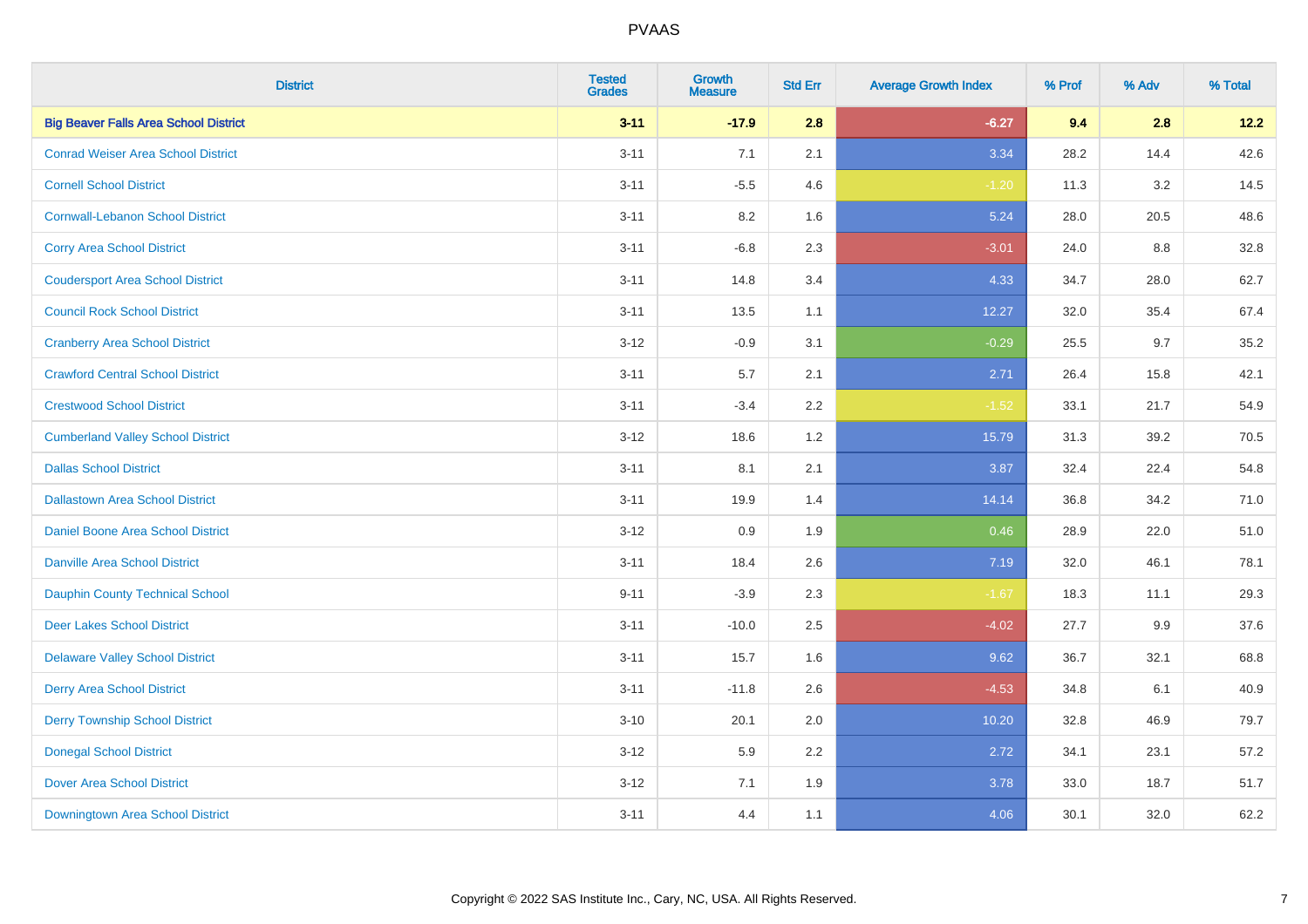| <b>District</b>                                   | <b>Tested</b><br><b>Grades</b> | <b>Growth</b><br><b>Measure</b> | <b>Std Err</b> | <b>Average Growth Index</b> | % Prof | % Adv | % Total |
|---------------------------------------------------|--------------------------------|---------------------------------|----------------|-----------------------------|--------|-------|---------|
| <b>Big Beaver Falls Area School District</b>      | $3 - 11$                       | $-17.9$                         | 2.8            | $-6.27$                     | 9.4    | 2.8   | 12.2    |
| Dr Robert Ketterer Charter School Inc             | $6 - 12$                       | 7.1                             | 4.3            | 1.66                        | 7.3    | 1.7   | 9.0     |
| <b>Dubois Area School District</b>                | $3 - 11$                       | $-2.8$                          | 2.0            | $-1.37$                     | 35.5   | 19.0  | 54.6    |
| <b>Dunmore School District</b>                    | $3 - 11$                       | $-12.2$                         | 2.7            | $-4.51$                     | 15.0   | 5.3   | 20.4    |
| <b>East Allegheny School District</b>             | $3 - 11$                       | $-6.4$                          | 3.0            | $-2.11$                     | 21.0   | 7.4   | 28.4    |
| <b>East Lycoming School District</b>              | $3 - 11$                       | $-10.9$                         | 2.1            | $-5.08$                     | 22.5   | 8.2   | 30.8    |
| <b>East Penn School District</b>                  | $3 - 11$                       | 8.9                             | 1.2            | 7.61                        | 32.8   | 26.4  | 59.2    |
| East Pennsboro Area School District               | $3 - 11$                       | 4.8                             | 2.1            | 2.26                        | 36.8   | 16.9  | 53.7    |
| East Stroudsburg Area School District             | $3 - 11$                       | $-4.9$                          | 1.4            | $-3.38$                     | 22.7   | 12.5  | 35.2    |
| <b>Eastern Lancaster County School District</b>   | $3 - 12$                       | 2.9                             | 3.2            | 0.91                        | 35.2   | 36.4  | 71.6    |
| <b>Eastern Lebanon County School District</b>     | $3 - 11$                       | 4.0                             | 2.1            | 1.89                        | 23.5   | 11.5  | 35.0    |
| <b>Eastern York School District</b>               | $3 - 11$                       | $-6.2$                          | 2.3            | $-2.70$                     | 27.8   | 18.5  | 46.4    |
| <b>Easton Area School District</b>                | $3 - 12$                       | 6.3                             | 1.3            | 4.91                        | 24.1   | 13.0  | 37.1    |
| <b>Elizabeth Forward School District</b>          | $3 - 11$                       | $-5.5$                          | 2.5            | $-2.25$                     | 32.2   | 12.8  | 45.0    |
| <b>Elizabethtown Area School District</b>         | $3 - 12$                       | 7.1                             | 1.7            | 4.19                        | 36.4   | 27.6  | 64.0    |
| <b>Elk Lake School District</b>                   | $3 - 11$                       | $-6.1$                          | 2.9            | $-2.12$                     | 26.3   | 11.6  | 37.9    |
| <b>Ellwood City Area School District</b>          | $3 - 11$                       | $-12.5$                         | 3.1            | $-4.00$                     | 26.7   | 8.7   | 35.4    |
| <b>Environmental Charter School At Frick Park</b> | $3-9$                          | $-6.2$                          | 3.7            | $-1.67$                     | 25.9   | 3.4   | 29.3    |
| <b>Ephrata Area School District</b>               | $3 - 11$                       | $6.8\,$                         | 1.7            | 4.08                        | 31.6   | 17.1  | 48.8    |
| <b>Erie City School District</b>                  | $3 - 12$                       | $-4.5$                          | 1.4            | $-3.09$                     | 13.4   | 6.7   | 20.1    |
| Esperanza Academy Charter School                  | $4 - 11$                       | 2.1                             | 2.1            | 1.01                        | 14.2   | 3.6   | 17.8    |
| Esperanza Cyber Charter School                    | $3 - 11$                       | 7.1                             | 6.1            | 1.15                        | 8.8    | 2.9   | 11.8    |
| <b>Everett Area School District</b>               | $3 - 11$                       | $-1.1$                          | 3.1            | $-0.34$                     | 34.2   | 13.2  | 47.4    |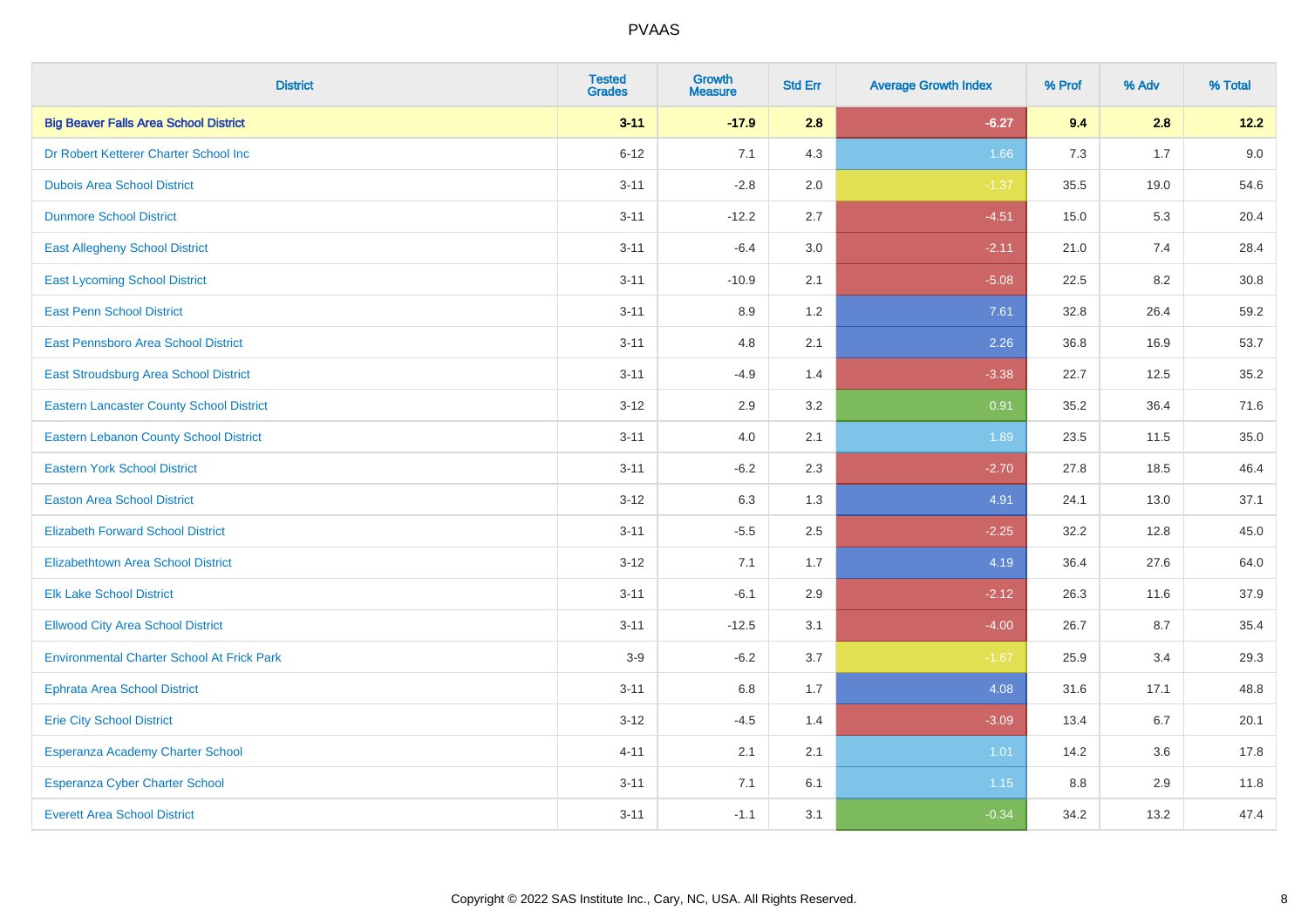| <b>District</b>                                   | <b>Tested</b><br><b>Grades</b> | <b>Growth</b><br><b>Measure</b> | <b>Std Err</b> | <b>Average Growth Index</b> | % Prof | % Adv | % Total |
|---------------------------------------------------|--------------------------------|---------------------------------|----------------|-----------------------------|--------|-------|---------|
| <b>Big Beaver Falls Area School District</b>      | $3 - 11$                       | $-17.9$                         | 2.8            | $-6.27$                     | 9.4    | 2.8   | 12.2    |
| <b>Evergreen Community Charter School</b>         | $6 - 11$                       | $-1.1$                          | 4.7            | $-0.23$                     | 34.6   | 26.9  | 61.5    |
| <b>Executive Education Academy Charter School</b> | $3 - 10$                       | $-14.6$                         | 3.0            | $-4.81$                     | 8.5    | 1.2   | 9.8     |
| <b>Exeter Township School District</b>            | $3 - 11$                       | $-1.0$                          | 1.7            | $-0.58$                     | 27.2   | 15.6  | 42.8    |
| <b>Fairfield Area School District</b>             | $3 - 11$                       | $-0.5$                          | 3.6            | $-0.13$                     | 43.9   | 6.1   | 50.0    |
| <b>Fairview School District</b>                   | $3 - 11$                       | 8.3                             | 2.4            | 3.43                        | 41.9   | 34.9  | 76.7    |
| <b>Fannett-Metal School District</b>              | $3 - 11$                       | $-22.3$                         | 4.8            | $-4.65$                     | 16.4   | 6.6   | 23.0    |
| <b>Farrell Area School District</b>               | $3 - 11$                       | $-1.9$                          | 4.2            | $-0.44$                     | 9.3    | 11.6  | 20.9    |
| <b>Ferndale Area School District</b>              | $3 - 10$                       | $-1.1$                          | 4.1            | $-0.27$                     | 21.0   | 7.9   | 29.0    |
| <b>Fleetwood Area School District</b>             | $3 - 10$                       | 10.4                            | 2.0            | 5.19                        | 31.7   | 25.8  | 57.5    |
| <b>Forbes Road School District</b>                | $3 - 11$                       | $-11.5$                         | 4.7            | $-2.43$                     | 23.1   | 10.3  | 33.3    |
| <b>Forest Area School District</b>                | $3 - 11$                       | $-1.8$                          | 4.7            | $-0.37$                     | 18.9   | 15.1  | 34.0    |
| <b>Forest City Regional School District</b>       | $3 - 12$                       | $-1.2$                          | 3.6            | $-0.33$                     | 26.5   | 8.2   | 34.7    |
| <b>Forest Hills School District</b>               | $3 - 11$                       | 1.8                             | 2.5            | 0.71                        | 28.8   | 10.3  | 39.1    |
| <b>Fort Cherry School District</b>                | $3 - 10$                       | $-0.7$                          | 3.1            | $-0.21$                     | 30.6   | 14.1  | 44.7    |
| <b>Fort Leboeuf School District</b>               | $3 - 11$                       | $3.5\,$                         | 2.2            | 1.58                        | 32.0   | 16.8  | 48.8    |
| Fox Chapel Area School District                   | $3 - 11$                       | 17.6                            | 1.9            | 9.47                        | 22.9   | 52.0  | 74.9    |
| <b>Franklin Area School District</b>              | $3 - 11$                       | $-3.7$                          | 2.6            | $-1.43$                     | 30.5   | 5.9   | 36.4    |
| <b>Franklin Regional School District</b>          | $3 - 11$                       | 11.3                            | 1.8            | 6.13                        | 30.0   | 35.0  | 65.0    |
| <b>Frazier School District</b>                    | $3 - 11$                       | $-18.9$                         | 3.4            | $-5.49$                     | 18.3   | 1.4   | 19.7    |
| <b>Freedom Area School District</b>               | $3 - 11$                       | $-6.3$                          | 3.1            | $-2.04$                     | 22.9   | 8.4   | 31.3    |
| <b>Freeport Area School District</b>              | $3 - 10$                       | $-0.2$                          | 2.1            | $-0.10$                     | 37.4   | 29.8  | 67.2    |
| <b>Galeton Area School District</b>               | $3 - 11$                       | 5.4                             | 5.4            | 1.01                        | 33.3   | 22.2  | 55.6    |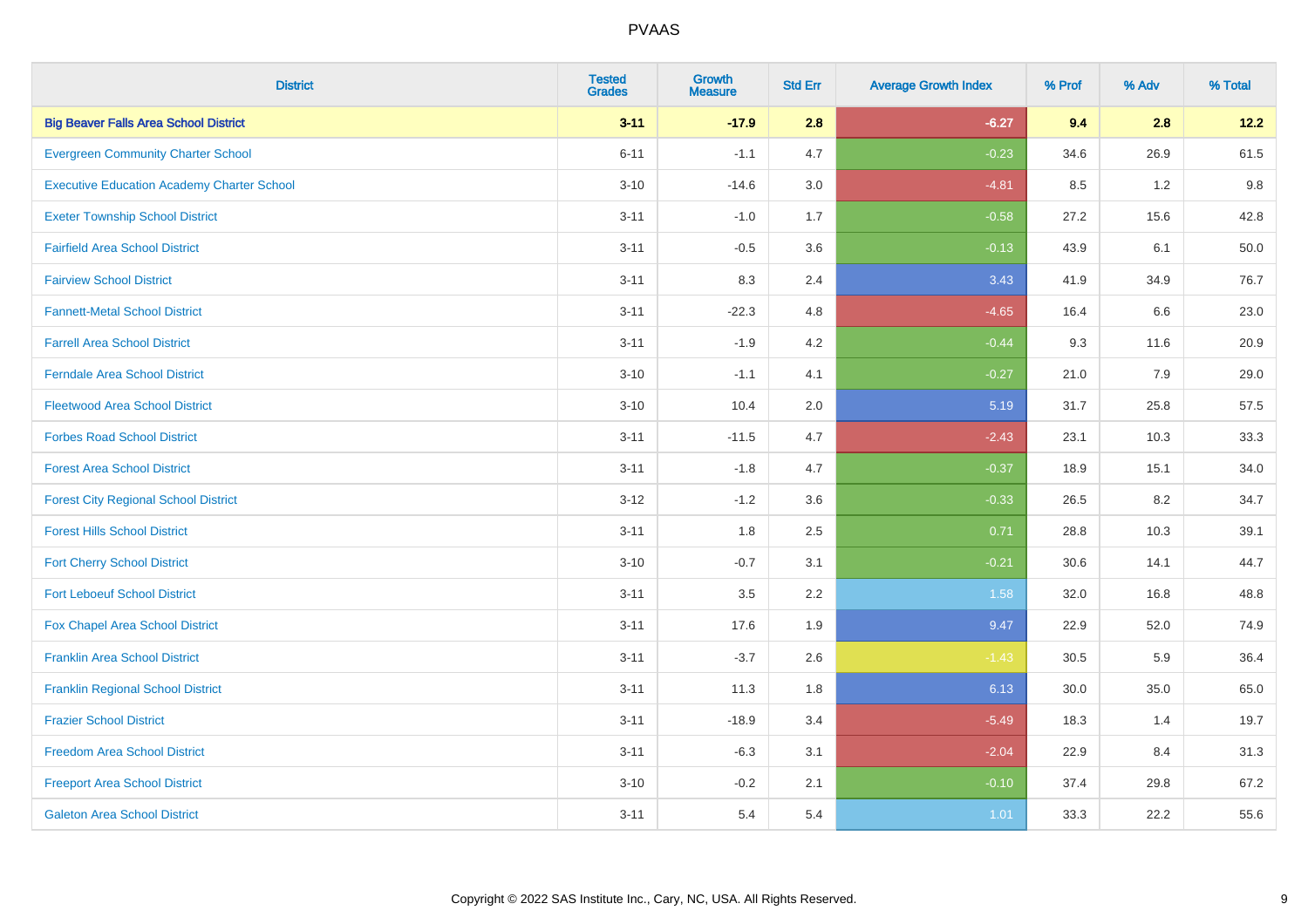| <b>District</b>                               | <b>Tested</b><br><b>Grades</b> | <b>Growth</b><br><b>Measure</b> | <b>Std Err</b> | <b>Average Growth Index</b> | % Prof | % Adv | % Total |
|-----------------------------------------------|--------------------------------|---------------------------------|----------------|-----------------------------|--------|-------|---------|
| <b>Big Beaver Falls Area School District</b>  | $3 - 11$                       | $-17.9$                         | 2.8            | $-6.27$                     | 9.4    | 2.8   | 12.2    |
| <b>Garnet Valley School District</b>          | $3 - 10$                       | 0.2                             | 1.7            | 0.13                        | 34.9   | 26.4  | 61.3    |
| <b>Gateway School District</b>                | $3 - 11$                       | 3.1                             | 2.0            | 1.55                        | 35.7   | 18.5  | 54.2    |
| <b>General Mclane School District</b>         | $3 - 11$                       | $-10.7$                         | 2.4            | $-4.40$                     | 34.0   | 15.6  | 49.6    |
| <b>Gettysburg Area School District</b>        | $3 - 11$                       | $-6.0$                          | 2.0            | $-3.02$                     | 28.8   | 19.6  | 48.5    |
| <b>Girard School District</b>                 | $3 - 11$                       | $-12.3$                         | 2.6            | $-4.76$                     | 29.7   | 18.9  | 48.6    |
| <b>Glendale School District</b>               | $3 - 10$                       | 7.9                             | 3.5            | 2.25                        | 42.6   | 9.3   | 51.8    |
| <b>Governor Mifflin School District</b>       | $3 - 11$                       | $-4.4$                          | 1.6            | $-2.69$                     | 30.3   | 7.7   | 38.0    |
| <b>Great Valley School District</b>           | $3 - 11$                       | 5.4                             | 2.0            | 2.77                        | 33.8   | 33.5  | 67.3    |
| <b>Greater Johnstown School District</b>      | $3 - 11$                       | $-3.5$                          | 2.4            | $-1.45$                     | 10.3   | 1.3   | 11.5    |
| <b>Greater Latrobe School District</b>        | $3 - 11$                       | $-14.1$                         | 2.0            | $-7.14$                     | 41.0   | 12.6  | 53.6    |
| <b>Greater Nanticoke Area School District</b> | $3-12$                         | $-6.8$                          | 2.6            | $-2.58$                     | 15.2   | 8.9   | 24.1    |
| <b>Greencastle-Antrim School District</b>     | $3 - 11$                       | $-0.3$                          | 2.0            | $-0.14$                     | 30.9   | 22.2  | 53.1    |
| <b>Greensburg Salem School District</b>       | $3 - 11$                       | $-6.9$                          | 2.2            | $-3.06$                     | 30.3   | 13.3  | 43.6    |
| <b>Greenville Area School District</b>        | $3 - 11$                       | $-13.2$                         | 3.0            | $-4.45$                     | 32.1   | 4.6   | 36.7    |
| <b>Greenwood School District</b>              | $3 - 11$                       | 11.3                            | 3.6            | 3.14                        | 31.2   | 32.8  | 63.9    |
| <b>Grove City Area School District</b>        | $3 - 12$                       | $-8.8$                          | 2.3            | $-3.89$                     | 25.6   | 16.4  | 42.0    |
| <b>Halifax Area School District</b>           | $3 - 11$                       | 5.8                             | 3.5            | 1.64                        | 32.1   | 18.9  | 50.9    |
| Hamburg Area School District                  | $3 - 11$                       | 0.6                             | 2.4            | 0.25                        | 28.0   | 15.5  | 43.6    |
| <b>Hampton Township School District</b>       | $3 - 11$                       | 7.4                             | 2.0            | 3.79                        | 37.9   | 39.2  | 77.0    |
| <b>Hanover Area School District</b>           | $3 - 11$                       | $-14.7$                         | 4.7            | $-3.13$                     | 12.1   | 3.0   | 15.2    |
| <b>Hanover Public School District</b>         | $3 - 11$                       | $-12.4$                         | 2.7            | $-4.50$                     | 22.7   | 6.2   | 28.9    |
| <b>Harbor Creek School District</b>           | $3 - 11$                       | 13.4                            | 2.3            | 5.80                        | 34.5   | 40.7  | 75.2    |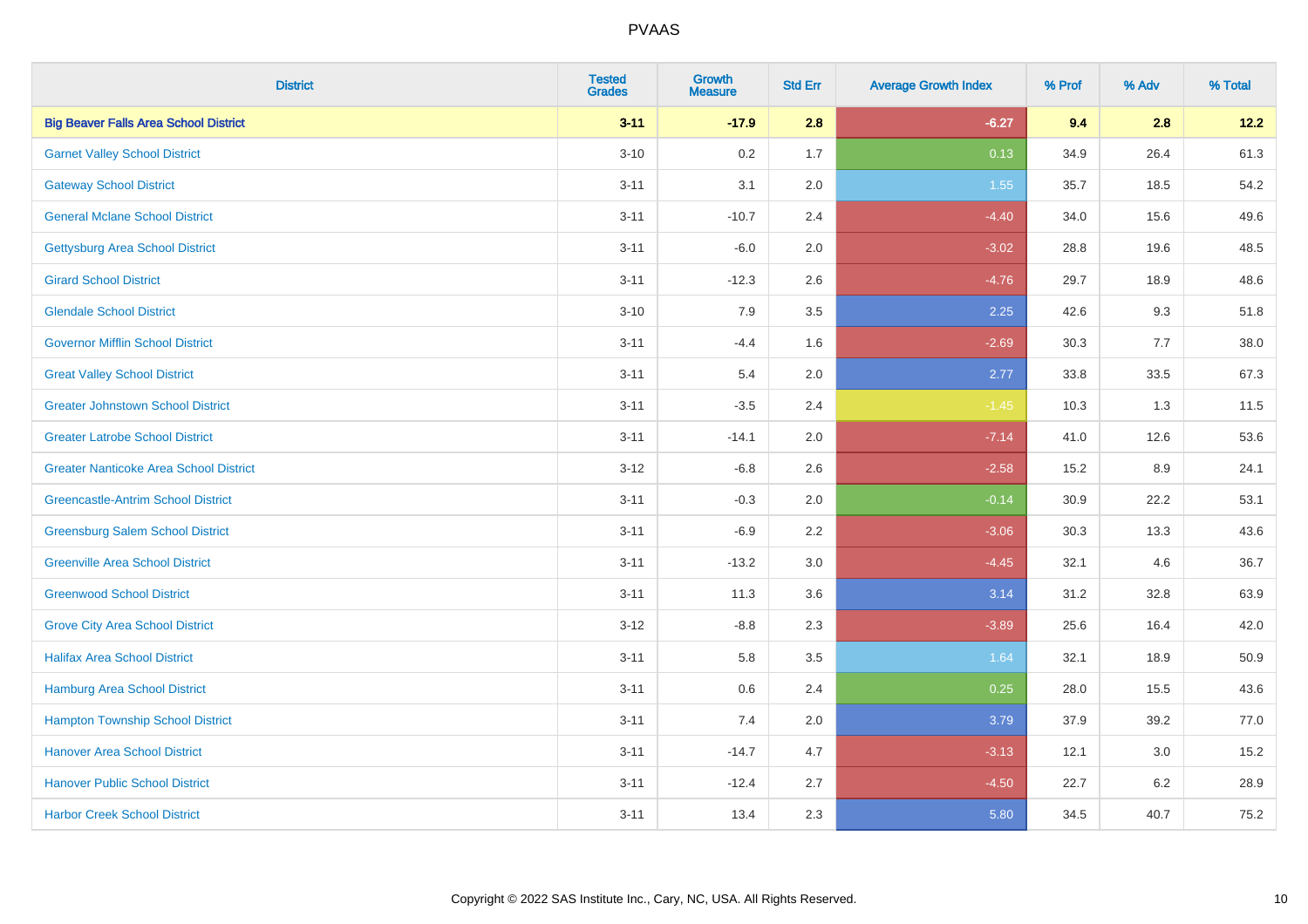| <b>District</b>                               | <b>Tested</b><br><b>Grades</b> | <b>Growth</b><br><b>Measure</b> | <b>Std Err</b> | <b>Average Growth Index</b> | % Prof | % Adv   | % Total |
|-----------------------------------------------|--------------------------------|---------------------------------|----------------|-----------------------------|--------|---------|---------|
| <b>Big Beaver Falls Area School District</b>  | $3 - 11$                       | $-17.9$                         | 2.8            | $-6.27$                     | 9.4    | 2.8     | 12.2    |
| Harmony Area School District                  | $3 - 10$                       | $-5.7$                          | 5.0            | $-1.13$                     | 33.3   | 0.0     | 33.3    |
| <b>Harrisburg City School District</b>        | $3 - 11$                       | $-0.2$                          | 2.0            | $-0.11$                     | 6.0    | 2.0     | 8.0     |
| Hatboro-Horsham School District               | $3 - 11$                       | $-2.7$                          | 1.6            | $-1.65$                     | 27.9   | 17.9    | 45.8    |
| <b>Haverford Township School District</b>     | $3 - 11$                       | 1.4                             | 1.4            | 1.05                        | 36.7   | 26.3    | 63.0    |
| <b>Hazleton Area School District</b>          | $3 - 11$                       | 6.0                             | 1.6            | 3.85                        | 20.5   | 9.0     | 29.5    |
| <b>Hempfield Area School District</b>         | $3 - 12$                       | $-10.2$                         | 1.6            | $-6.37$                     | 28.1   | 19.2    | 47.3    |
| <b>Hempfield School District</b>              | $3 - 11$                       | 13.4                            | 1.3            | 10.53                       | 29.9   | 36.8    | 66.7    |
| <b>Hermitage School District</b>              | $3-12$                         | 14.0                            | 2.5            | 5.59                        | 34.0   | 27.0    | 61.0    |
| <b>Highlands School District</b>              | $3 - 11$                       | $-1.3$                          | 2.3            | $-0.55$                     | 32.6   | 10.5    | 43.0    |
| <b>Hollidaysburg Area School District</b>     | $3 - 11$                       | $-2.7$                          | 1.6            | $-1.64$                     | 32.6   | 15.2    | 47.8    |
| <b>Homer-Center School District</b>           | $3 - 11$                       | 8.8                             | 3.5            | 2.53                        | 38.0   | 17.7    | 55.8    |
| Hope For Hyndman Charter School               | $3 - 11$                       | 5.1                             | 5.8            | 0.88                        | 14.3   | 7.1     | 21.4    |
| <b>Hopewell Area School District</b>          | $3 - 11$                       | 0.8                             | 2.6            | 0.31                        | 34.5   | 12.4    | 46.9    |
| Huntingdon Area School District               | $3 - 11$                       | 5.8                             | 2.6            | 2.28                        | 27.8   | 17.4    | 45.2    |
| Imhotep Institute Charter High School         | $9 - 11$                       | $-17.6$                         | 5.8            | $-3.03$                     | 15.4   | $0.0\,$ | 15.4    |
| <b>Indiana Area School District</b>           | $3 - 11$                       | 12.0                            | 2.0            | 5.98                        | 30.0   | 30.4    | 60.3    |
| <b>Innovative Arts Academy Charter School</b> | $6 - 11$                       | $-7.2$                          | 2.5            | $-2.83$                     | 2.0    | 0.0     | 2.0     |
| Insight PA Cyber Charter School               | $3 - 11$                       | $-9.4$                          | 5.8            | $-1.62$                     | 25.6   | 4.6     | 30.2    |
| <b>Interboro School District</b>              | $3 - 12$                       | $-8.4$                          | 2.0            | $-4.27$                     | 27.6   | 6.4     | 34.1    |
| <b>Iroquois School District</b>               | $3 - 11$                       | 13.6                            | 2.8            | 4.83                        | 33.3   | 16.0    | 49.4    |
| Jamestown Area School District                | $3 - 11$                       | $-9.5$                          | 4.1            | $-2.33$                     | 41.5   | 4.9     | 46.3    |
| Jeannette City School District                | $3 - 11$                       | $-0.7$                          | 3.4            | $-0.20$                     | 26.8   | 4.1     | 30.9    |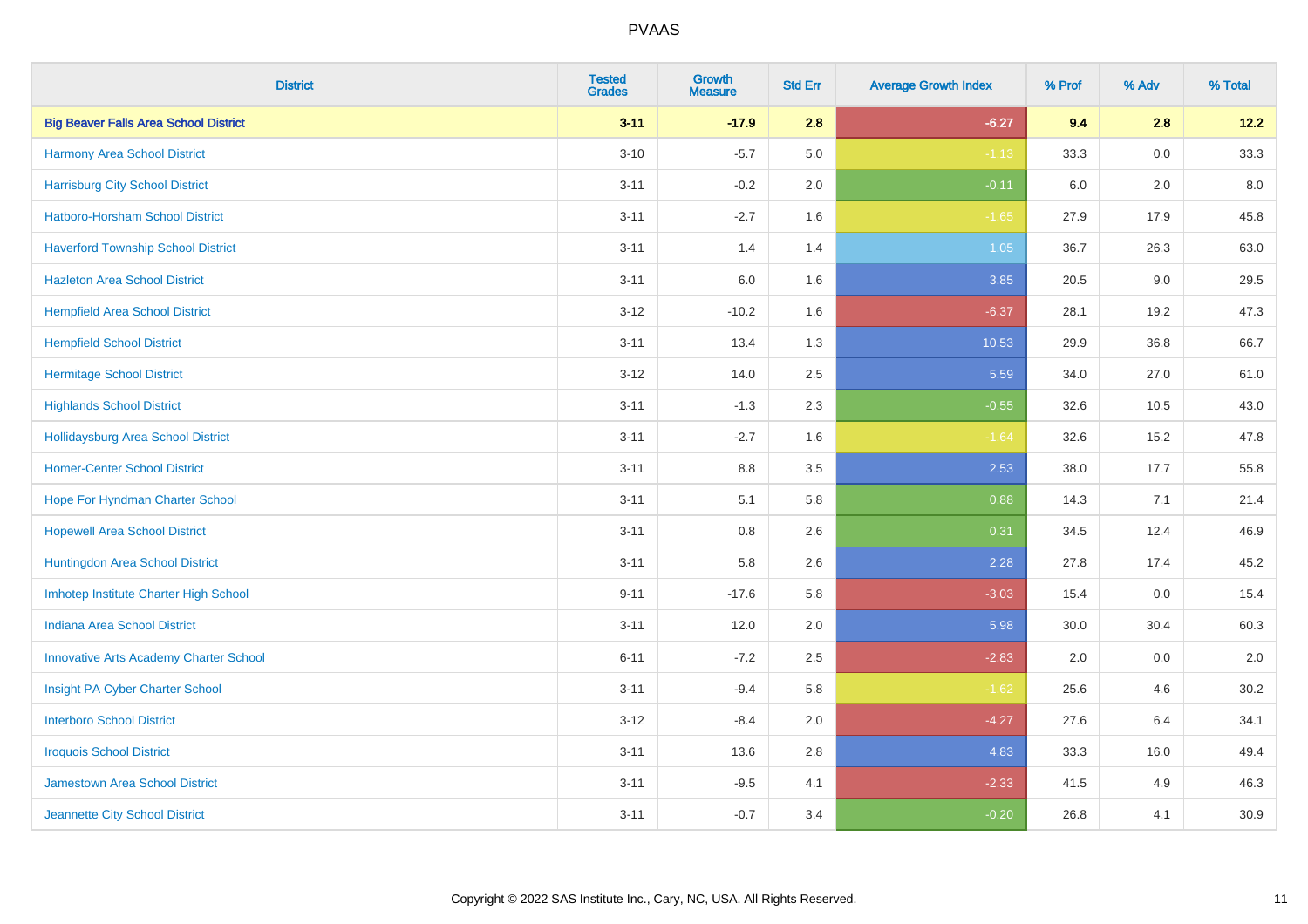| <b>District</b>                                 | <b>Tested</b><br><b>Grades</b> | <b>Growth</b><br><b>Measure</b> | <b>Std Err</b> | <b>Average Growth Index</b> | % Prof | % Adv | % Total |
|-------------------------------------------------|--------------------------------|---------------------------------|----------------|-----------------------------|--------|-------|---------|
| <b>Big Beaver Falls Area School District</b>    | $3 - 11$                       | $-17.9$                         | 2.8            | $-6.27$                     | 9.4    | 2.8   | 12.2    |
| Jefferson County-Dubois AVTS                    | $9 - 11$                       | $-11.7$                         | 3.1            | $-3.72$                     | 17.6   | 2.8   | 20.4    |
| Jefferson-Morgan School District                | $3 - 10$                       | $-12.0$                         | 3.9            | $-3.09$                     | 28.6   | 6.1   | 34.7    |
| <b>Jenkintown School District</b>               | $3 - 11$                       | $-7.9$                          | 4.1            | $-1.92$                     | 34.1   | 27.3  | 61.4    |
| <b>Jersey Shore Area School District</b>        | $3 - 11$                       | 0.7                             | 2.5            | 0.27                        | 39.3   | 13.6  | 52.9    |
| Jim Thorpe Area School District                 | $3 - 11$                       | $-10.9$                         | 2.4            | $-4.48$                     | 19.5   | 6.0   | 25.5    |
| Johnsonburg Area School District                | $3 - 11$                       | 5.0                             | 3.9            | 1.27                        | 35.5   | 11.8  | 47.4    |
| <b>Juniata County School District</b>           | $3 - 12$                       | 7.7                             | 2.0            | 3.81                        | 22.9   | 18.9  | 41.8    |
| Juniata Valley School District                  | $3 - 11$                       | 1.6                             | 3.2            | 0.51                        | 23.1   | 9.4   | 32.5    |
| <b>Kane Area School District</b>                | $3 - 10$                       | 8.8                             | 2.9            | 3.07                        | 31.4   | 19.8  | 51.2    |
| Karns City Area School District                 | $3 - 11$                       | $-7.2$                          | 2.6            | $-2.71$                     | 26.4   | 20.8  | 47.2    |
| <b>Kennett Consolidated School District</b>     | $3 - 11$                       | $-10.4$                         | 1.7            | $-6.27$                     | 28.7   | 14.0  | 42.7    |
| <b>Keystone Central School District</b>         | $3 - 11$                       | 3.6                             | 1.8            | 2.04                        | 27.1   | 14.6  | 41.8    |
| <b>Keystone Education Center Charter School</b> | $3 - 12$                       | $-6.5$                          | 5.1            | $-1.28$                     | 0.0    | 0.0   | 0.0     |
| <b>Keystone Oaks School District</b>            | $3 - 11$                       | $-7.2$                          | 2.3            | $-3.14$                     | 30.0   | 11.1  | 41.0    |
| <b>Keystone School District</b>                 | $3 - 11$                       | 7.8                             | 5.7            | 1.37                        | 35.0   | 45.0  | 80.0    |
| <b>KIPP Dubois Charter School</b>               | $9 - 10$                       | $-3.0$                          | 3.1            | $-0.95$                     | 10.0   | 0.0   | 10.0    |
| <b>Kiski Area School District</b>               | $3 - 11$                       | $-4.0$                          | 2.0            | $-1.99$                     | 23.1   | 18.2  | 41.3    |
| <b>Kutztown Area School District</b>            | $3 - 12$                       | 9.3                             | 2.8            | 3.34                        | 38.5   | 14.6  | 53.2    |
| La Academia Partnership Charter School          | $6 - 11$                       | $-15.5$                         | 5.7            | $-2.70$                     | 2.3    | 0.0   | 2.3     |
| Lackawanna Trail School District                | $3 - 10$                       | $-11.0$                         | 3.3            | $-3.35$                     | 13.1   | 18.0  | 31.2    |
| <b>Lakeland School District</b>                 | $3 - 11$                       | 13.3                            | 2.8            | 4.80                        | 22.2   | 21.2  | 43.4    |
| Lake-Lehman School District                     | $3 - 11$                       | 14.9                            | 2.8            | 5.34                        | 25.8   | 22.5  | 48.3    |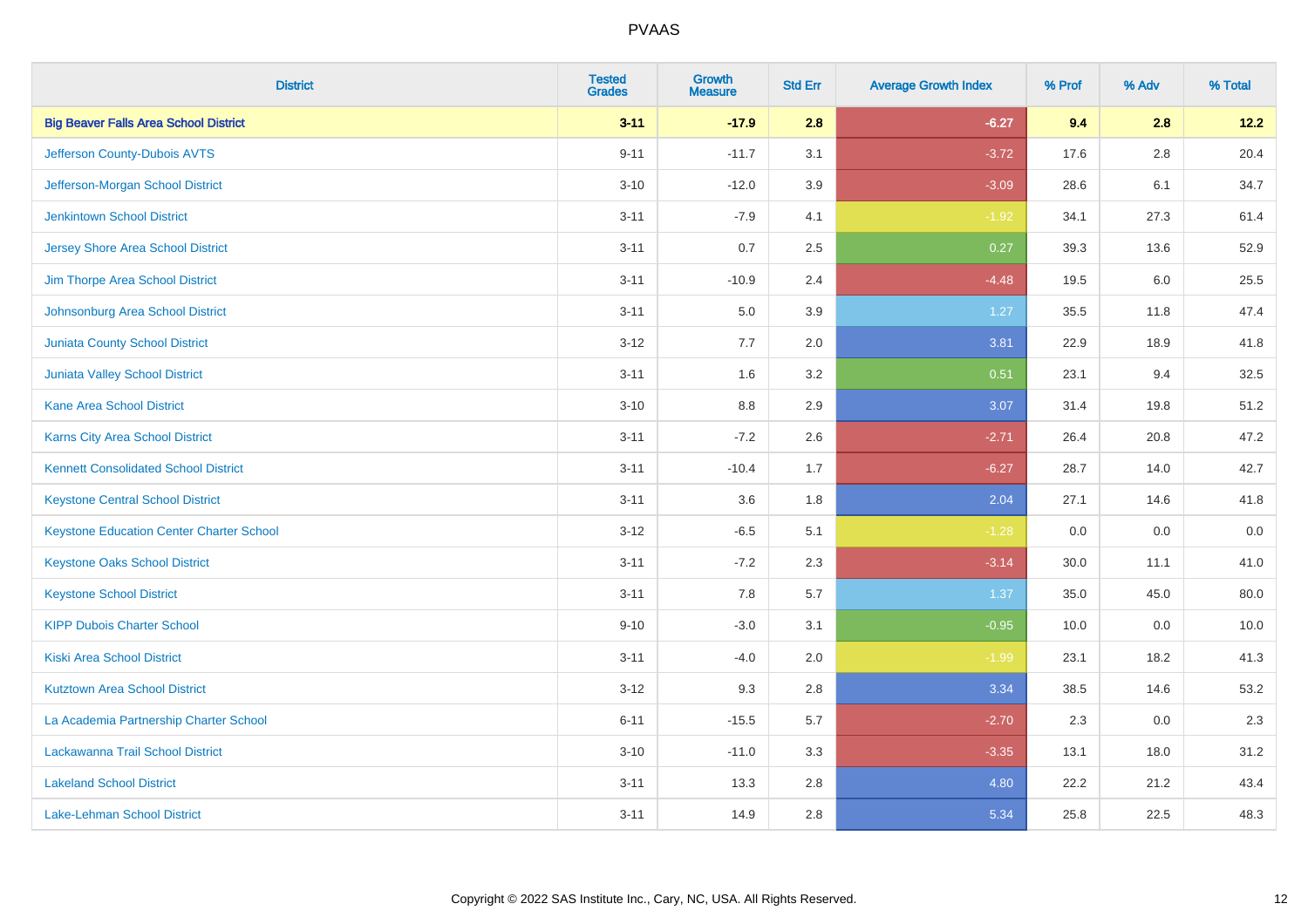| <b>District</b>                                    | <b>Tested</b><br><b>Grades</b> | Growth<br><b>Measure</b> | <b>Std Err</b> | <b>Average Growth Index</b> | % Prof | % Adv   | % Total |
|----------------------------------------------------|--------------------------------|--------------------------|----------------|-----------------------------|--------|---------|---------|
| <b>Big Beaver Falls Area School District</b>       | $3 - 11$                       | $-17.9$                  | 2.8            | $-6.27$                     | 9.4    | 2.8     | 12.2    |
| <b>Lakeview School District</b>                    | $3 - 11$                       | $-1.9$                   | 3.5            | $-0.53$                     | 41.5   | 12.3    | 53.8    |
| Lampeter-Strasburg School District                 | $3-12$                         | 11.0                     | 1.9            | 5.69                        | 35.4   | 32.3    | 67.7    |
| <b>Lancaster School District</b>                   | $3 - 12$                       | $-10.0$                  | 1.4            | $-7.22$                     | 9.0    | 3.9     | 12.8    |
| <b>Laurel Highlands School District</b>            | $3 - 11$                       | $-3.8$                   | 2.3            | $-1.63$                     | 20.9   | 14.6    | 35.4    |
| <b>Laurel School District</b>                      | $3 - 11$                       | 13.0                     | 3.1            | 4.19                        | 30.3   | 15.7    | 46.1    |
| <b>Lawrence County CTC</b>                         | $10 - 11$                      | $-9.8$                   | 3.7            | $-2.68$                     | 7.3    | $0.0\,$ | $7.3$   |
| <b>Lebanon School District</b>                     | $3 - 11$                       | $-1.2$                   | 1.9            | $-0.63$                     | 15.2   | 6.4     | 21.6    |
| Leechburg Area School District                     | $3 - 11$                       | 7.0                      | 3.9            | 1.79                        | 37.7   | 4.9     | 42.6    |
| Lehigh Career & Technical Institute                | $10 - 12$                      | $-0.7$                   | 6.3            | $-0.11$                     | 36.4   | 4.6     | 40.9    |
| Lehigh Valley Academy Regional Charter School      | $3 - 11$                       | $-5.9$                   | 3.0            | $-1.98$                     | 20.0   | 7.7     | 27.7    |
| Lehigh Valley Charter High School For The Arts     | $9 - 10$                       | $-11.8$                  | 2.5            | $-4.76$                     | 28.9   | 5.7     | 34.6    |
| <b>Lehighton Area School District</b>              | $3 - 11$                       | 11.4                     | 2.4            | 4.84                        | 30.5   | 24.9    | 55.3    |
| <b>Lewisburg Area School District</b>              | $3 - 11$                       | 1.7                      | 2.4            | 0.72                        | 35.9   | 35.9    | 71.8    |
| <b>Ligonier Valley School District</b>             | $3 - 11$                       | $-10.8$                  | 3.1            | $-3.43$                     | 34.1   | 5.8     | 39.9    |
| Lincoln Leadership Academy Charter School          | $3-12$                         | $-7.4$                   | 3.7            | $-1.99$                     | 6.4    | 2.1     | 8.5     |
| <b>Lincoln Park Performing Arts Charter School</b> | $7 - 11$                       | $-14.9$                  | 2.7            | $-5.45$                     | 39.3   | 8.9     | 48.2    |
| <b>Line Mountain School District</b>               | $3 - 11$                       | 11.7                     | 3.9            | 3.01                        | 40.4   | 42.3    | 82.7    |
| <b>Littlestown Area School District</b>            | $3 - 11$                       | 28.7                     | 2.4            | 11.83                       | 38.4   | 29.3    | 67.7    |
| <b>Lower Dauphin School District</b>               | $3 - 11$                       | 5.3                      | 1.8            | 3.03                        | 30.6   | 26.8    | 57.5    |
| <b>Lower Merion School District</b>                | $3 - 11$                       | 18.9                     | 1.2            | 15.42                       | 29.4   | 48.6    | 78.0    |
| <b>Lower Moreland Township School District</b>     | $3 - 11$                       | 8.7                      | 2.0            | 4.35                        | 38.2   | 33.2    | 71.4    |
| <b>Loyalsock Township School District</b>          | $3 - 12$                       | 26.7                     | 2.7            | 9.92                        | 36.8   | 35.1    | 71.9    |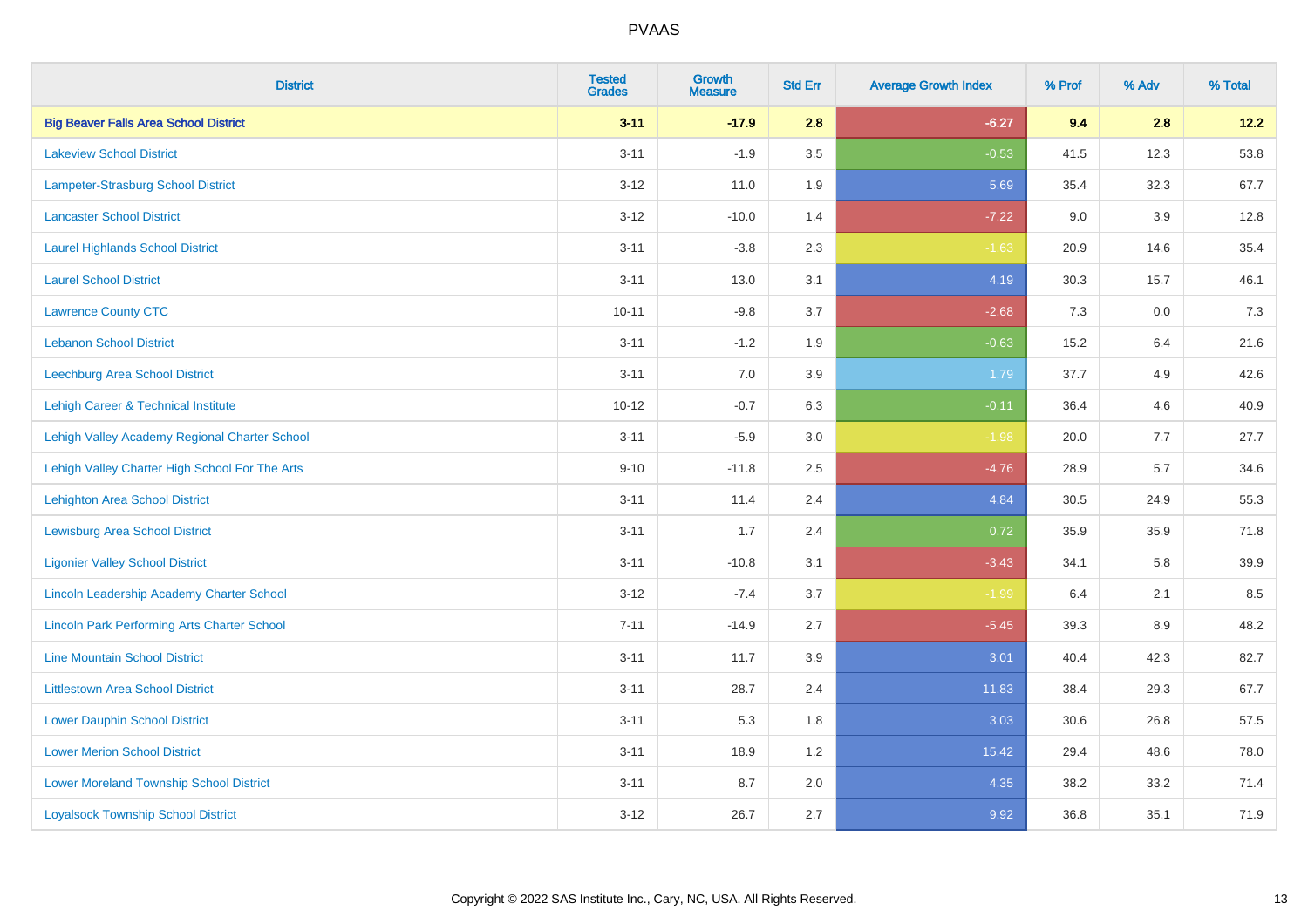| <b>District</b>                                | <b>Tested</b><br><b>Grades</b> | <b>Growth</b><br><b>Measure</b> | <b>Std Err</b> | <b>Average Growth Index</b> | % Prof | % Adv   | % Total  |
|------------------------------------------------|--------------------------------|---------------------------------|----------------|-----------------------------|--------|---------|----------|
| <b>Big Beaver Falls Area School District</b>   | $3 - 11$                       | $-17.9$                         | 2.8            | $-6.27$                     | 9.4    | 2.8     | 12.2     |
| <b>Mahanoy Area School District</b>            | $3 - 10$                       | $-3.4$                          | 3.1            | $-1.07$                     | 21.4   | $8.6\,$ | $30.0\,$ |
| <b>Manheim Central School District</b>         | $3 - 11$                       | 12.8                            | 2.0            | 6.52                        | 27.8   | 35.4    | 63.2     |
| <b>Manheim Township School District</b>        | $3-12$                         | 10.9                            | 1.5            | 7.51                        | 30.9   | 31.0    | 61.9     |
| <b>Marion Center Area School District</b>      | $3 - 10$                       | 0.8                             | 2.9            | 0.27                        | 23.3   | 11.1    | 34.4     |
| Maritime Academy Charter School                | $3 - 10$                       | 13.2                            | 3.1            | 4.29                        | 24.0   | 1.3     | 25.3     |
| <b>Marple Newtown School District</b>          | $3 - 11$                       | 20.6                            | 2.3            | 8.95                        | 31.1   | 42.7    | 73.8     |
| <b>Mars Area School District</b>               | $3 - 10$                       | 6.6                             | 1.9            | 3.45                        | 36.7   | 32.4    | 69.1     |
| <b>MaST Community Charter School</b>           | $3 - 10$                       | $-0.9$                          | 2.5            | $-0.34$                     | 25.0   | 21.6    | 46.6     |
| <b>MaST Community Charter School II</b>        | $3 - 10$                       | 1.4                             | 3.0            | 0.45                        | 16.1   | 4.6     | 20.7     |
| Mastery Charter High School-Lenfest Campus     | $7 - 11$                       | $-1.8$                          | 5.8            | $-0.30$                     | 26.3   | 0.0     | 26.3     |
| <b>Mastery Charter School - Gratz Campus</b>   | $7 - 10$                       | $-9.5$                          | 4.6            | $-2.09$                     | 0.0    | 3.4     | 3.4      |
| Mastery Charter School - Hardy Williams        | $3 - 11$                       | 6.6                             | 3.0            | 2.21                        | 24.7   | 1.2     | 25.9     |
| <b>Mastery Charter School - Pickett Campus</b> | $6 - 10$                       | 2.7                             | 4.2            | 0.65                        | 20.6   | 0.0     | 20.6     |
| Mastery Charter School - Shoemaker Campus      | $7 - 10$                       | $-2.3$                          | 2.8            | $-0.81$                     | 10.1   | 3.7     | 13.8     |
| <b>Mastery Charter School - Thomas Campus</b>  | $3 - 10$                       | 7.9                             | 5.7            | 1.39                        | 12.5   | $0.0\,$ | 12.5     |
| <b>Mcguffey School District</b>                | $3 - 11$                       | $-12.1$                         | 3.0            | $-4.06$                     | 12.8   | 5.9     | 18.6     |
| <b>Mckeesport Area School District</b>         | $3 - 12$                       | 4.6                             | 2.2            | 2.14                        | 21.1   | 4.4     | 25.5     |
| Mechanicsburg Area School District             | $3 - 11$                       | $-5.7$                          | 1.6            | $-3.48$                     | 35.1   | 16.0    | 51.2     |
| <b>Mercer Area School District</b>             | $3 - 11$                       | 2.2                             | 3.1            | 0.70                        | 24.4   | 11.8    | 36.2     |
| <b>Methacton School District</b>               | $3 - 11$                       | 11.0                            | 1.6            | 6.94                        | 36.0   | 33.6    | 69.6     |
| Meyersdale Area School District                | $3 - 11$                       | $-16.1$                         | 3.3            | $-4.94$                     | 20.3   | 5.8     | 26.1     |
| <b>Mid Valley School District</b>              | $3 - 10$                       | $-11.1$                         | 2.7            | $-4.07$                     | 28.3   | 8.1     | 36.4     |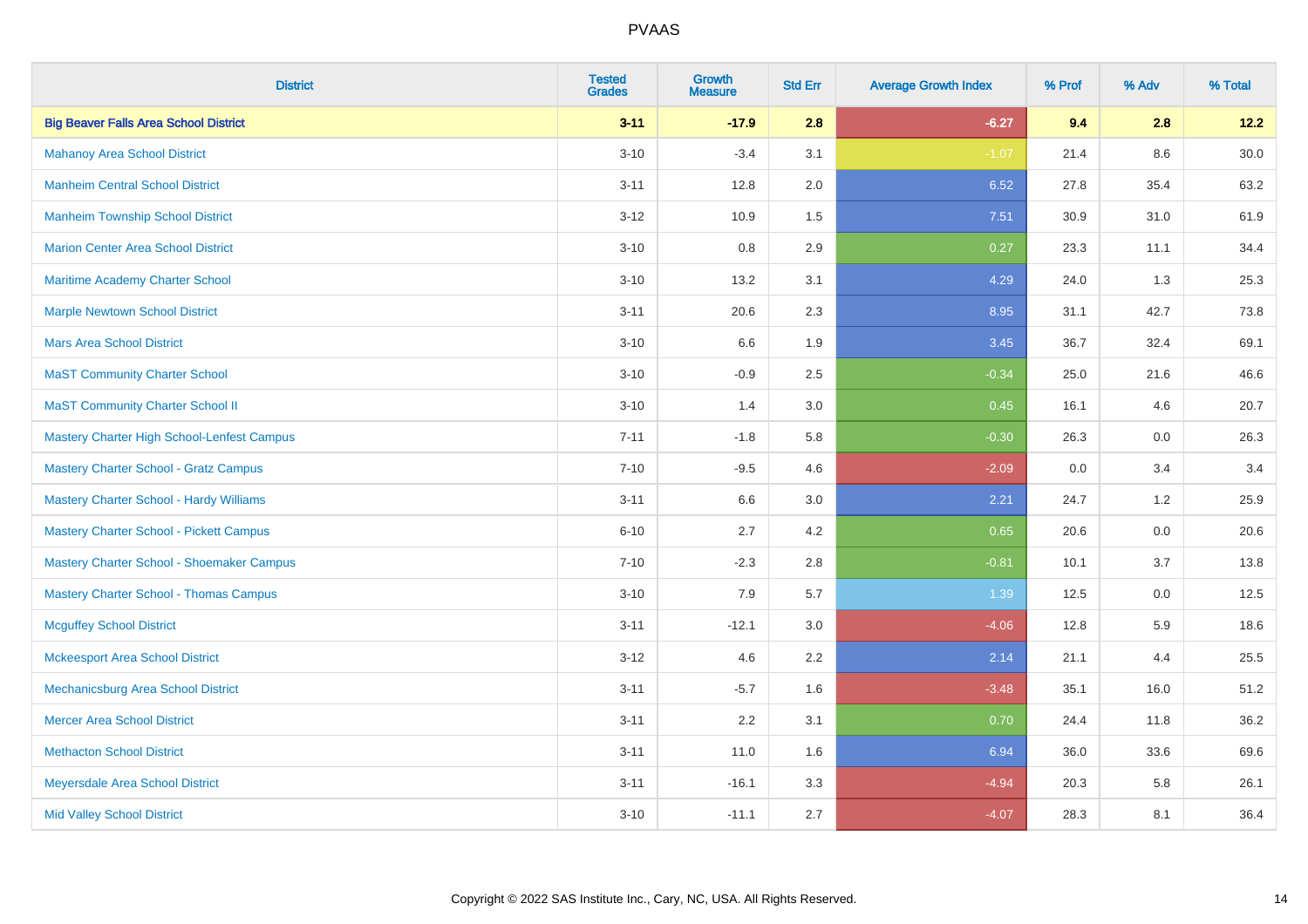| <b>District</b>                              | <b>Tested</b><br><b>Grades</b> | <b>Growth</b><br><b>Measure</b> | <b>Std Err</b> | <b>Average Growth Index</b> | % Prof | % Adv   | % Total |
|----------------------------------------------|--------------------------------|---------------------------------|----------------|-----------------------------|--------|---------|---------|
| <b>Big Beaver Falls Area School District</b> | $3 - 11$                       | $-17.9$                         | 2.8            | $-6.27$                     | 9.4    | 2.8     | 12.2    |
| <b>Middletown Area School District</b>       | $3 - 11$                       | $-3.4$                          | 2.4            | $-1.44$                     | 34.3   | 15.2    | 49.4    |
| <b>Midd-West School District</b>             | $3 - 11$                       | 3.6                             | 2.6            | 1.42                        | 28.6   | 25.0    | 53.6    |
| <b>Mifflin County School District</b>        | $3 - 11$                       | 12.3                            | 1.6            | 7.69                        | 35.1   | 15.1    | 50.3    |
| Mifflinburg Area School District             | $3 - 11$                       | $-6.0$                          | 2.1            | $-2.87$                     | 32.7   | 13.3    | 46.0    |
| <b>Millcreek Township School District</b>    | $3 - 11$                       | 9.1                             | 1.4            | 6.61                        | 34.5   | 30.1    | 64.6    |
| Millersburg Area School District             | $3 - 11$                       | $-6.6$                          | 3.4            | $-1.92$                     | 24.1   | 10.3    | 34.5    |
| <b>Millville Area School District</b>        | $3 - 12$                       | $-5.6$                          | 4.4            | $-1.26$                     | 31.4   | 11.4    | 42.9    |
| <b>Milton Area School District</b>           | $3 - 11$                       | $-10.1$                         | 2.5            | $-4.04$                     | 23.0   | 11.3    | 34.2    |
| <b>Minersville Area School District</b>      | $3 - 11$                       | $-2.9$                          | 3.4            | $-0.86$                     | 27.4   | 9.7     | 37.1    |
| <b>Mohawk Area School District</b>           | $3 - 11$                       | $-10.5$                         | 2.8            | $-3.75$                     | 35.1   | 10.6    | 45.7    |
| <b>Monessen City School District</b>         | $3 - 10$                       | $-3.9$                          | 5.6            | $-0.69$                     | 21.0   | 10.5    | 31.6    |
| <b>Moniteau School District</b>              | $3 - 11$                       | $-11.8$                         | 2.9            | $-4.07$                     | 22.6   | $5.0\,$ | 27.6    |
| <b>Montgomery Area School District</b>       | $3 - 11$                       | $-5.8$                          | 3.2            | $-1.83$                     | 25.0   | 11.5    | 36.5    |
| <b>Montour School District</b>               | $3 - 11$                       | $-6.1$                          | 2.1            | $-2.95$                     | 31.8   | 23.6    | 55.3    |
| <b>Montoursville Area School District</b>    | $3 - 12$                       | $-8.4$                          | 2.6            | $-3.17$                     | 38.8   | 18.2    | 57.0    |
| <b>Montrose Area School District</b>         | $3 - 10$                       | 12.3                            | 2.8            | 4.41                        | 37.8   | 28.9    | 66.7    |
| <b>Moon Area School District</b>             | $3 - 11$                       | 1.5                             | 1.8            | 0.86                        | 34.5   | 25.5    | 60.0    |
| Morrisville Borough School District          | $3 - 11$                       | $-13.1$                         | 3.7            | $-3.52$                     | 4.9    | 1.6     | 6.6     |
| <b>Moshannon Valley School District</b>      | $3 - 10$                       | $-5.1$                          | 4.6            | $-1.12$                     | 25.0   | 12.5    | 37.5    |
| <b>Mount Carmel Area School District</b>     | $3 - 11$                       | $-7.9$                          | 2.3            | $-3.38$                     | 18.2   | 4.4     | 22.6    |
| <b>Mount Pleasant Area School District</b>   | $3 - 11$                       | $-5.4$                          | 2.3            | $-2.37$                     | 33.3   | 8.7     | 42.0    |
| <b>Mount Union Area School District</b>      | $3 - 10$                       | $-2.5$                          | 2.8            | $-0.89$                     | 19.8   | 5.8     | 25.6    |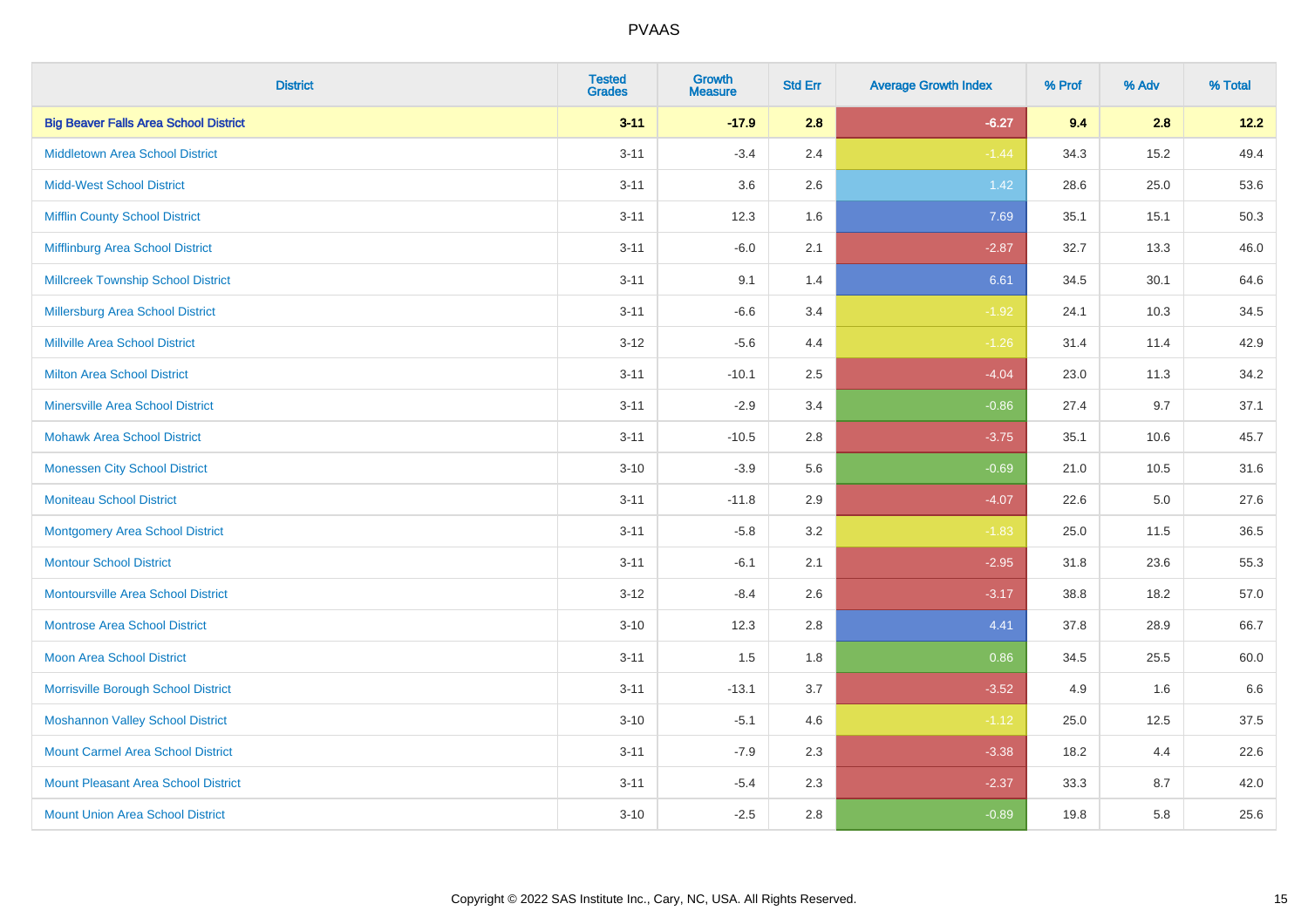| <b>District</b>                              | <b>Tested</b><br><b>Grades</b> | <b>Growth</b><br><b>Measure</b> | <b>Std Err</b> | <b>Average Growth Index</b> | % Prof | % Adv | % Total |
|----------------------------------------------|--------------------------------|---------------------------------|----------------|-----------------------------|--------|-------|---------|
| <b>Big Beaver Falls Area School District</b> | $3 - 11$                       | $-17.9$                         | 2.8            | $-6.27$                     | 9.4    | 2.8   | 12.2    |
| <b>Mountain View School District</b>         | $3 - 11$                       | 24.2                            | 3.4            | 7.20                        | 45.8   | 37.3  | 83.0    |
| Mt Lebanon School District                   | $3 - 11$                       | 2.4                             | 1.3            | 1.79                        | 39.3   | 37.4  | 76.8    |
| <b>Muhlenberg School District</b>            | $3 - 10$                       | $-17.8$                         | 1.9            | $-9.34$                     | 12.4   | 4.6   | 17.0    |
| <b>Multicultural Academy Charter School</b>  | $9 - 11$                       | 6.0                             | 3.4            | 1.77                        | 12.3   | 0.0   | 12.3    |
| <b>Muncy School District</b>                 | $3 - 11$                       | 6.9                             | 3.3            | 2.12                        | 37.6   | 18.8  | 56.4    |
| <b>Nazareth Area School District</b>         | $3 - 11$                       | $-2.5$                          | 1.7            | $-1.53$                     | 29.2   | 24.6  | 53.8    |
| <b>Neshaminy School District</b>             | $3 - 11$                       | $8.6\,$                         | 1.3            | 6.56                        | 31.3   | 23.9  | 55.2    |
| <b>Neshannock Township School District</b>   | $3 - 10$                       | $-12.5$                         | 2.7            | $-4.73$                     | 29.0   | 13.0  | 42.0    |
| <b>New Brighton Area School District</b>     | $3 - 11$                       | $-2.1$                          | 3.2            | $-0.65$                     | 31.5   | 11.1  | 42.6    |
| <b>New Castle Area School District</b>       | $3 - 12$                       | $-13.6$                         | 2.3            | $-5.99$                     | 17.6   | 2.0   | 19.5    |
| <b>New Foundations Charter School</b>        | $3 - 11$                       | $0.6\,$                         | 2.2            | 0.29                        | 22.4   | 4.0   | 26.4    |
| New Hope-Solebury School District            | $3 - 11$                       | 28.8                            | 2.9            | 9.77                        | 31.6   | 50.0  | 81.6    |
| New Kensington-Arnold School District        | $3 - 11$                       | $-5.8$                          | 3.2            | $-1.80$                     | 10.8   | 1.2   | 12.0    |
| <b>Newport School District</b>               | $3 - 12$                       | $3.8\,$                         | 3.3            | 1.17                        | 38.8   | 10.4  | 49.2    |
| <b>Norristown Area School District</b>       | $3 - 12$                       | $-25.4$                         | 1.7            | $-15.35$                    | 10.6   | 1.8   | 12.4    |
| <b>North Allegheny School District</b>       | $3 - 11$                       | 18.0                            | 1.3            | 14.25                       | 30.5   | 42.9  | 73.4    |
| <b>North Clarion County School District</b>  | $3 - 12$                       | 3.4                             | 4.1            | 0.83                        | 45.0   | 18.8  | 63.8    |
| <b>North East School District</b>            | $3 - 11$                       | $-5.3$                          | 2.7            | $-1.97$                     | 31.7   | 24.8  | 56.4    |
| <b>North Hills School District</b>           | $3 - 11$                       | $-15.8$                         | 1.8            | $-8.84$                     | 26.4   | 19.8  | 46.2    |
| <b>North Penn School District</b>            | $3 - 11$                       | 17.6                            | 1.0            | 17.53                       | 30.8   | 35.7  | 66.4    |
| <b>North Pocono School District</b>          | $3 - 11$                       | 13.1                            | 3.7            | 3.54                        | 31.4   | 33.3  | 64.7    |
| North Schuylkill School District             | $3 - 11$                       | $-4.7$                          | 2.2            | $-2.16$                     | 20.2   | 11.7  | 31.9    |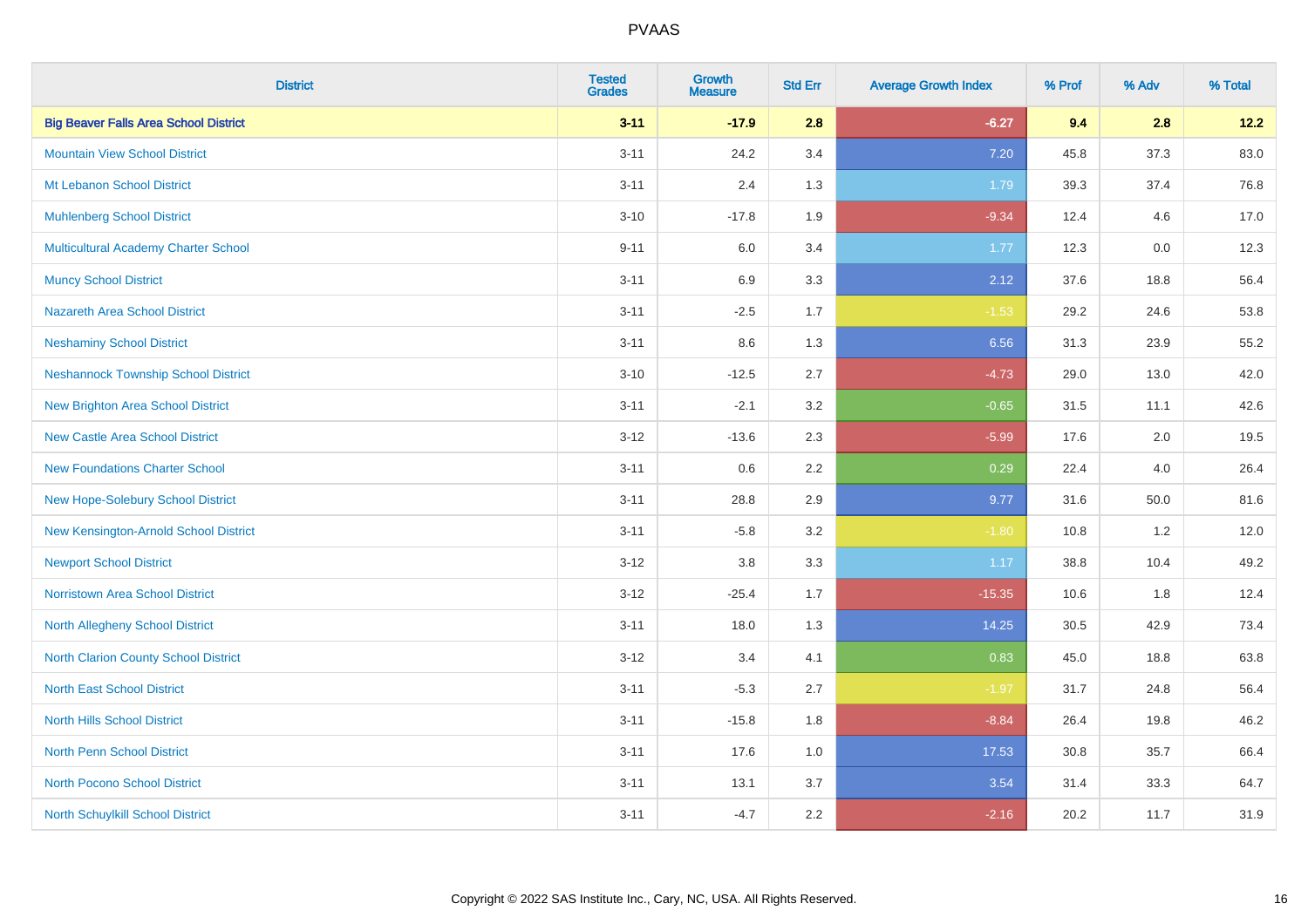| <b>District</b>                              | <b>Tested</b><br><b>Grades</b> | <b>Growth</b><br><b>Measure</b> | <b>Std Err</b> | <b>Average Growth Index</b> | % Prof | % Adv   | % Total |
|----------------------------------------------|--------------------------------|---------------------------------|----------------|-----------------------------|--------|---------|---------|
| <b>Big Beaver Falls Area School District</b> | $3 - 11$                       | $-17.9$                         | 2.8            | $-6.27$                     | 9.4    | 2.8     | 12.2    |
| <b>North Star School District</b>            | $3 - 11$                       | 1.1                             | 3.3            | 0.34                        | 26.2   | 20.0    | 46.2    |
| Northampton Area School District             | $3 - 11$                       | 3.2                             | 1.5            | 2.05                        | 29.8   | 17.9    | 47.7    |
| <b>Northeast Bradford School District</b>    | $3 - 10$                       | $-5.0$                          | 3.7            | $-1.35$                     | 30.6   | 4.8     | 35.5    |
| Northeastern York School District            | $3 - 11$                       | 3.8                             | 1.8            | 2.11                        | 32.7   | 21.0    | 53.7    |
| Northern Bedford County School District      | $3 - 11$                       | $-2.3$                          | 3.3            | $-0.69$                     | 26.2   | 16.9    | 43.1    |
| Northern Cambria School District             | $3 - 11$                       | $-0.3$                          | 3.4            | $-0.09$                     | 26.5   | 1.2     | 27.7    |
| Northern Lebanon School District             | $3 - 11$                       | $-0.7$                          | 2.3            | $-0.29$                     | 18.8   | 6.8     | 25.6    |
| Northern Lehigh School District              | $3 - 12$                       | 6.1                             | 2.5            | 2.42                        | 21.4   | 18.0    | 39.3    |
| Northern Potter School District              | $3 - 12$                       | 6.8                             | 4.6            | 1.48                        | 30.6   | 11.1    | 41.7    |
| Northern Tioga School District               | $3 - 12$                       | 6.8                             | 2.6            | 2.64                        | 25.0   | 16.9    | 41.9    |
| Northern York County School District         | $3 - 11$                       | 8.4                             | 1.8            | 4.63                        | 24.3   | 23.1    | 47.4    |
| <b>Northgate School District</b>             | $3 - 11$                       | $-3.0$                          | 3.4            | $-0.85$                     | 35.6   | $6.8\,$ | 42.4    |
| <b>Northwest Area School District</b>        | $3 - 10$                       | $-3.2$                          | 3.3            | $-0.97$                     | 30.4   | 13.0    | 43.5    |
| Northwestern Lehigh School District          | $3 - 11$                       | $-2.4$                          | 2.1            | $-1.14$                     | 41.7   | 17.9    | 59.5    |
| <b>Northwestern School District</b>          | $3 - 11$                       | $-14.6$                         | 3.2            | $-4.51$                     | 32.5   | 13.7    | 46.2    |
| <b>Norwin School District</b>                | $3 - 11$                       | $-1.1$                          | 1.6            | $-0.70$                     | 37.7   | 27.6    | 65.2    |
| <b>Octorara Area School District</b>         | $3 - 11$                       | $-7.5$                          | 3.2            | $-2.35$                     | 26.1   | 17.0    | 43.2    |
| Oil City Area School District                | $3 - 11$                       | 8.6                             | 2.4            | 3.56                        | 29.1   | 13.1    | 42.2    |
| <b>Old Forge School District</b>             | $3 - 12$                       | $-11.3$                         | 3.1            | $-3.62$                     | 28.6   | 13.2    | 41.8    |
| <b>Oley Valley School District</b>           | $3 - 11$                       | 1.4                             | 2.4            | 0.56                        | 37.4   | 23.9    | 61.4    |
| <b>Oswayo Valley School District</b>         | $3 - 12$                       | 9.9                             | 5.1            | 1.93                        | 26.5   | 44.1    | 70.6    |
| <b>Otto-Eldred School District</b>           | $3 - 11$                       | $-0.5$                          | 3.5            | $-0.13$                     | 35.8   | 10.5    | 46.3    |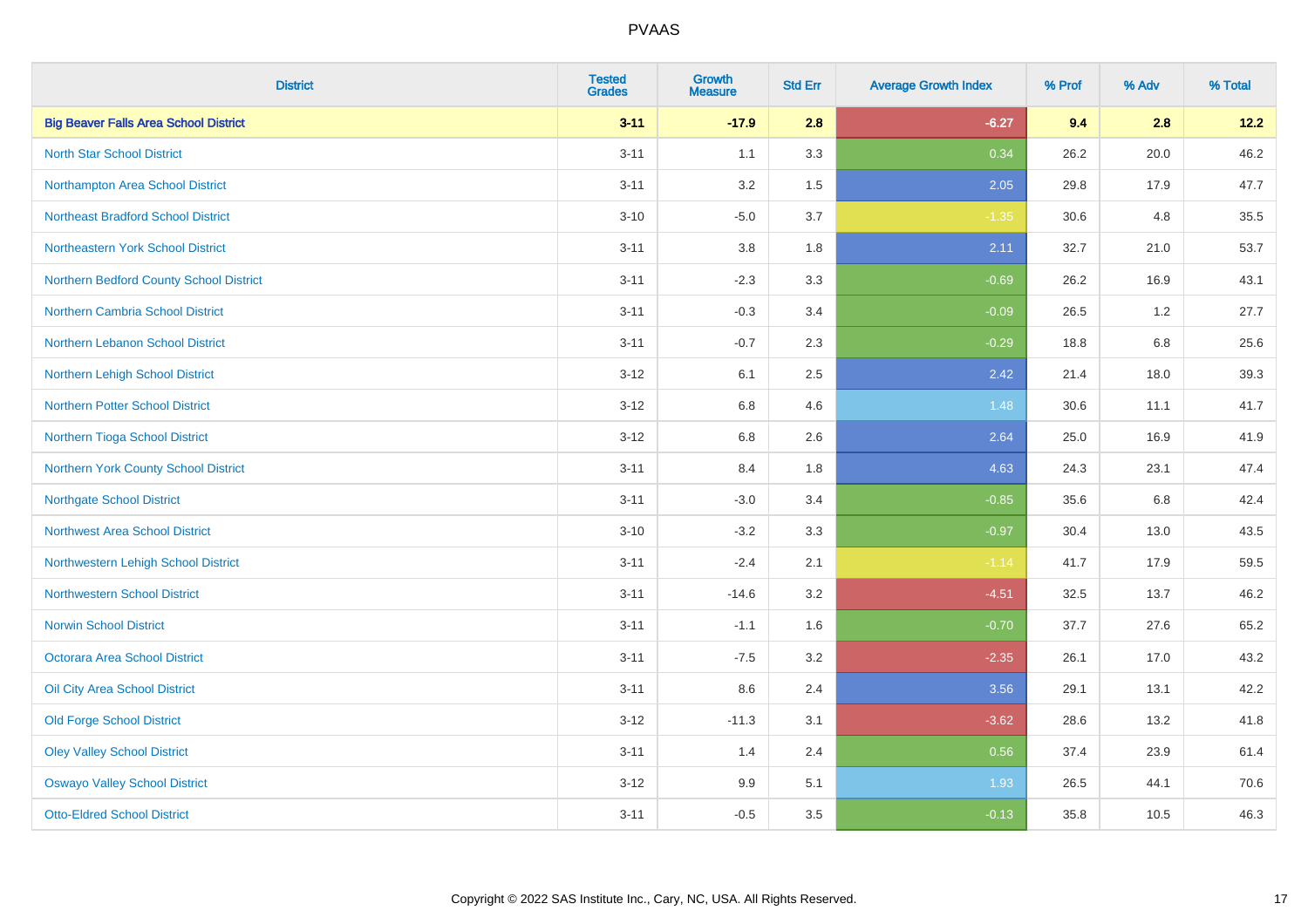| <b>District</b>                               | <b>Tested</b><br><b>Grades</b> | <b>Growth</b><br><b>Measure</b> | <b>Std Err</b> | <b>Average Growth Index</b> | % Prof | % Adv | % Total |
|-----------------------------------------------|--------------------------------|---------------------------------|----------------|-----------------------------|--------|-------|---------|
| <b>Big Beaver Falls Area School District</b>  | $3 - 11$                       | $-17.9$                         | 2.8            | $-6.27$                     | 9.4    | 2.8   | 12.2    |
| <b>Owen J Roberts School District</b>         | $3 - 11$                       | $-3.5$                          | 1.5            | $-2.27$                     | 36.8   | 24.4  | 61.2    |
| <b>Oxford Area School District</b>            | $3 - 11$                       | $-3.1$                          | 1.8            | $-1.77$                     | 27.5   | 14.5  | 42.0    |
| <b>Palisades School District</b>              | $3 - 11$                       | 7.7                             | 2.9            | 2.66                        | 27.8   | 20.3  | 48.1    |
| <b>Palmerton Area School District</b>         | $3 - 11$                       | $-0.9$                          | 2.7            | $-0.34$                     | 34.3   | 14.3  | 48.6    |
| Palmyra Area School District                  | $3 - 11$                       | 16.2                            | 1.8            | 9.02                        | 38.8   | 34.0  | 72.8    |
| <b>Panther Valley School District</b>         | $3 - 12$                       | $-13.3$                         | 3.2            | $-4.10$                     | 31.5   | 4.1   | 35.6    |
| <b>Parkland School District</b>               | $3 - 11$                       | $-3.7$                          | 1.2            | $-3.17$                     | 31.4   | 30.6  | 62.0    |
| Pen Argyl Area School District                | $3 - 12$                       | 12.8                            | 2.5            | 5.10                        | 28.5   | 23.8  | 52.3    |
| <b>Penn Cambria School District</b>           | $3 - 11$                       | $-4.5$                          | 2.4            | $-1.86$                     | 27.3   | 15.8  | 43.2    |
| <b>Penn Hills School District</b>             | $3 - 11$                       | 0.0                             | 2.4            | 0.02                        | 18.4   | 7.1   | 25.6    |
| <b>Penn Manor School District</b>             | $3 - 11$                       | 7.1                             | 1.5            | 4.82                        | 26.7   | 20.5  | 47.2    |
| <b>Penncrest School District</b>              | $3 - 11$                       | 6.0                             | 1.9            | 3.24                        | 31.1   | 16.9  | 48.0    |
| <b>Penn-Delco School District</b>             | $3 - 11$                       | 1.3                             | 1.8            | 0.75                        | 26.5   | 12.6  | 39.1    |
| <b>Pennridge School District</b>              | $3 - 10$                       | 7.4                             | 1.5            | 5.10                        | 32.0   | 27.6  | 59.6    |
| <b>Penns Manor Area School District</b>       | $3 - 12$                       | $-1.9$                          | 3.5            | $-0.55$                     | 24.2   | 3.8   | 28.0    |
| <b>Penns Valley Area School District</b>      | $3 - 12$                       | 14.1                            | 2.6            | 5.33                        | 29.6   | 23.3  | 52.9    |
| <b>Pennsbury School District</b>              | $3 - 11$                       | 5.6                             | 1.3            | 4.38                        | 37.7   | 27.7  | 65.4    |
| Pennsylvania Cyber Charter School             | $3 - 11$                       | 0.6                             | 1.5            | 0.37                        | 20.8   | 8.1   | 28.9    |
| Pennsylvania Distance Learning Charter School | $3 - 12$                       | 6.8                             | 3.4            | 1.99                        | 19.8   | 6.2   | 25.9    |
| Pennsylvania Leadership Charter School        | $3 - 11$                       | 8.0                             | 1.9            | 4.22                        | 33.1   | 27.8  | 60.9    |
| Pennsylvania Virtual Charter School           | $3 - 11$                       | 4.4                             | 3.4            | 1.31                        | 29.8   | 21.2  | 51.0    |
| <b>Penn-Trafford School District</b>          | $3 - 11$                       | 2.9                             | 1.8            | 1.68                        | 46.3   | 26.2  | 72.5    |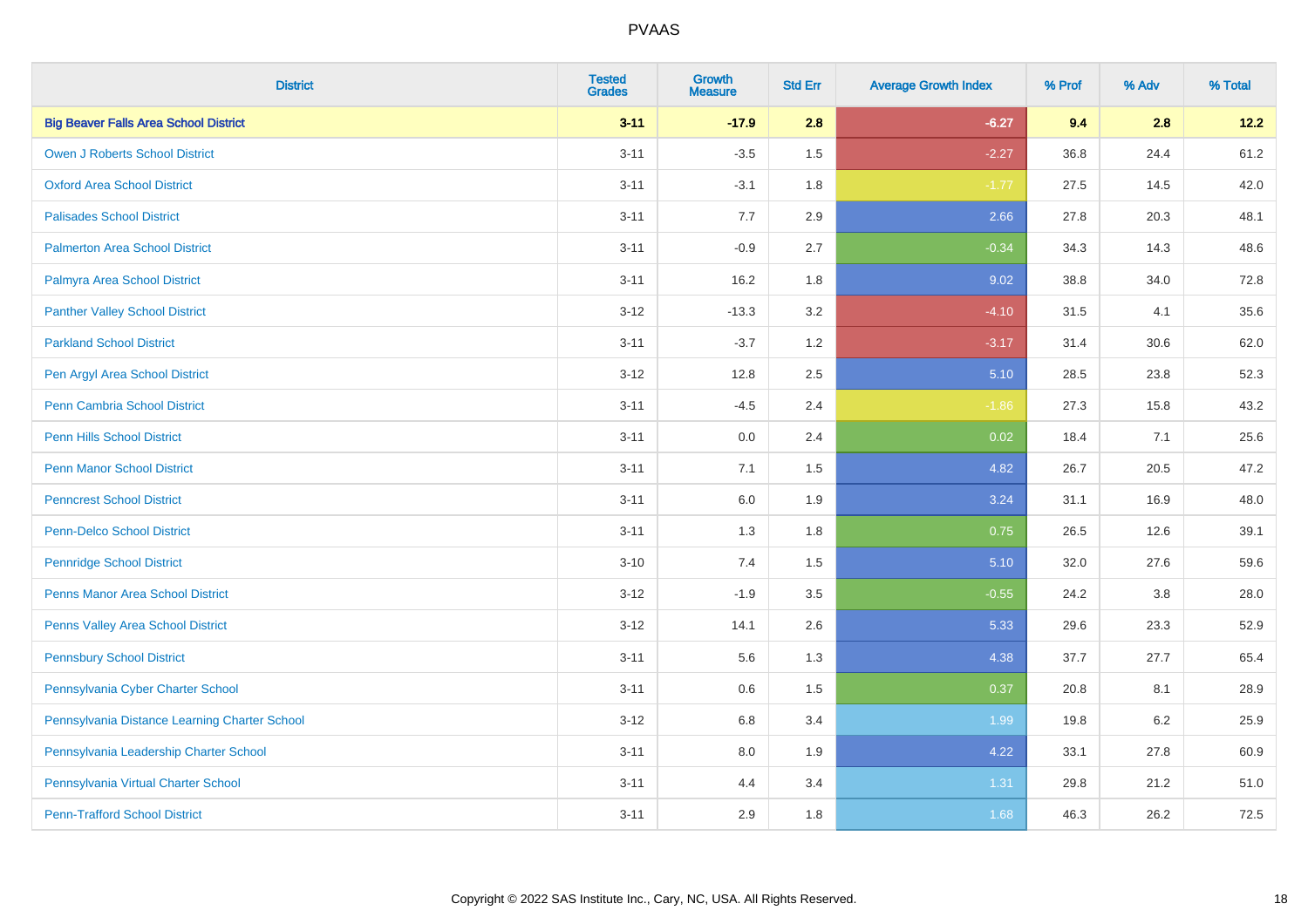| <b>District</b>                                    | <b>Tested</b><br><b>Grades</b> | <b>Growth</b><br><b>Measure</b> | <b>Std Err</b> | <b>Average Growth Index</b> | % Prof | % Adv | % Total |
|----------------------------------------------------|--------------------------------|---------------------------------|----------------|-----------------------------|--------|-------|---------|
| <b>Big Beaver Falls Area School District</b>       | $3 - 11$                       | $-17.9$                         | 2.8            | $-6.27$                     | 9.4    | 2.8   | 12.2    |
| People For People Charter School                   | $3 - 12$                       | 6.4                             | 5.6            | 1.15                        | 2.4    | 0.0   | 2.4     |
| <b>Pequea Valley School District</b>               | $3 - 11$                       | 18.0                            | 3.1            | 5.74                        | 29.2   | 37.5  | 66.7    |
| <b>Perkiomen Valley School District</b>            | $3 - 11$                       | 2.7                             | 1.5            | 1.83                        | 35.0   | 25.3  | 60.3    |
| Perseus House Charter School Of Excellence         | $6 - 11$                       | $-6.4$                          | 2.6            | $-2.50$                     | 0.9    | 0.0   | 0.9     |
| <b>Peters Township School District</b>             | $3 - 11$                       | 14.1                            | 1.7            | 8.16                        | 35.2   | 41.6  | 76.8    |
| Philadelphia Academy Charter School                | $3 - 11$                       | $-14.7$                         | 2.7            | $-5.42$                     | 21.6   | 3.9   | 25.5    |
| Philadelphia City School District                  | $3 - 12$                       | $-7.8$                          | 0.6            | $-13.43$                    | 16.4   | 6.5   | 22.9    |
| Philadelphia Electrical & Tech Charter High School | $10 - 10$                      | 1.2                             | 2.6            | 0.45                        | 0.9    | 0.0   | 0.9     |
| Philipsburg-Osceola Area School District           | $3 - 11$                       | 4.1                             | 3.0            | 1.37                        | 22.5   | 16.2  | 38.8    |
| <b>Phoenixville Area School District</b>           | $3 - 11$                       | 7.3                             | 1.8            | 3.96                        | 32.3   | 27.6  | 59.8    |
| <b>Pine Grove Area School District</b>             | $3 - 11$                       | $-1.1$                          | 3.0            | $-0.36$                     | 29.5   | 14.3  | 43.8    |
| <b>Pine-Richland School District</b>               | $3 - 11$                       | 9.3                             | 1.7            | 5.56                        | 42.3   | 35.8  | 78.1    |
| <b>Pittsburgh School District</b>                  | $3 - 11$                       | $-13.0$                         | 1.1            | $-12.25$                    | 16.1   | 6.5   | 22.6    |
| <b>Pittston Area School District</b>               | $3 - 11$                       | $-8.2$                          | 2.2            | $-3.75$                     | 26.7   | 14.8  | 41.5    |
| <b>Pleasant Valley School District</b>             | $3 - 11$                       | $-3.3$                          | 1.8            | $-1.80$                     | 28.5   | 10.4  | 39.0    |
| <b>Plum Borough School District</b>                | $3 - 11$                       | $-9.4$                          | 2.4            | $-3.98$                     | 32.9   | 27.4  | 60.4    |
| Pocono Mountain School District                    | $3 - 12$                       | $-4.3$                          | 1.8            | $-2.43$                     | 35.5   | 17.1  | 52.6    |
| <b>Port Allegany School District</b>               | $3 - 11$                       | 6.5                             | 3.7            | 1.74                        | 26.4   | 11.3  | 37.7    |
| Portage Area School District                       | $3 - 10$                       | $-0.5$                          | 3.3            | $-0.14$                     | 27.0   | 20.6  | 47.6    |
| <b>Pottsgrove School District</b>                  | $3 - 11$                       | $-5.5$                          | 2.0            | $-2.78$                     | 28.6   | 10.3  | 38.8    |
| <b>Pottstown School District</b>                   | $3 - 12$                       | 2.0                             | 2.2            | 0.88                        | 19.4   | 6.2   | 25.6    |
| <b>Pottsville Area School District</b>             | $3 - 12$                       | $-4.9$                          | 2.1            | $-2.36$                     | 21.8   | 7.9   | 29.6    |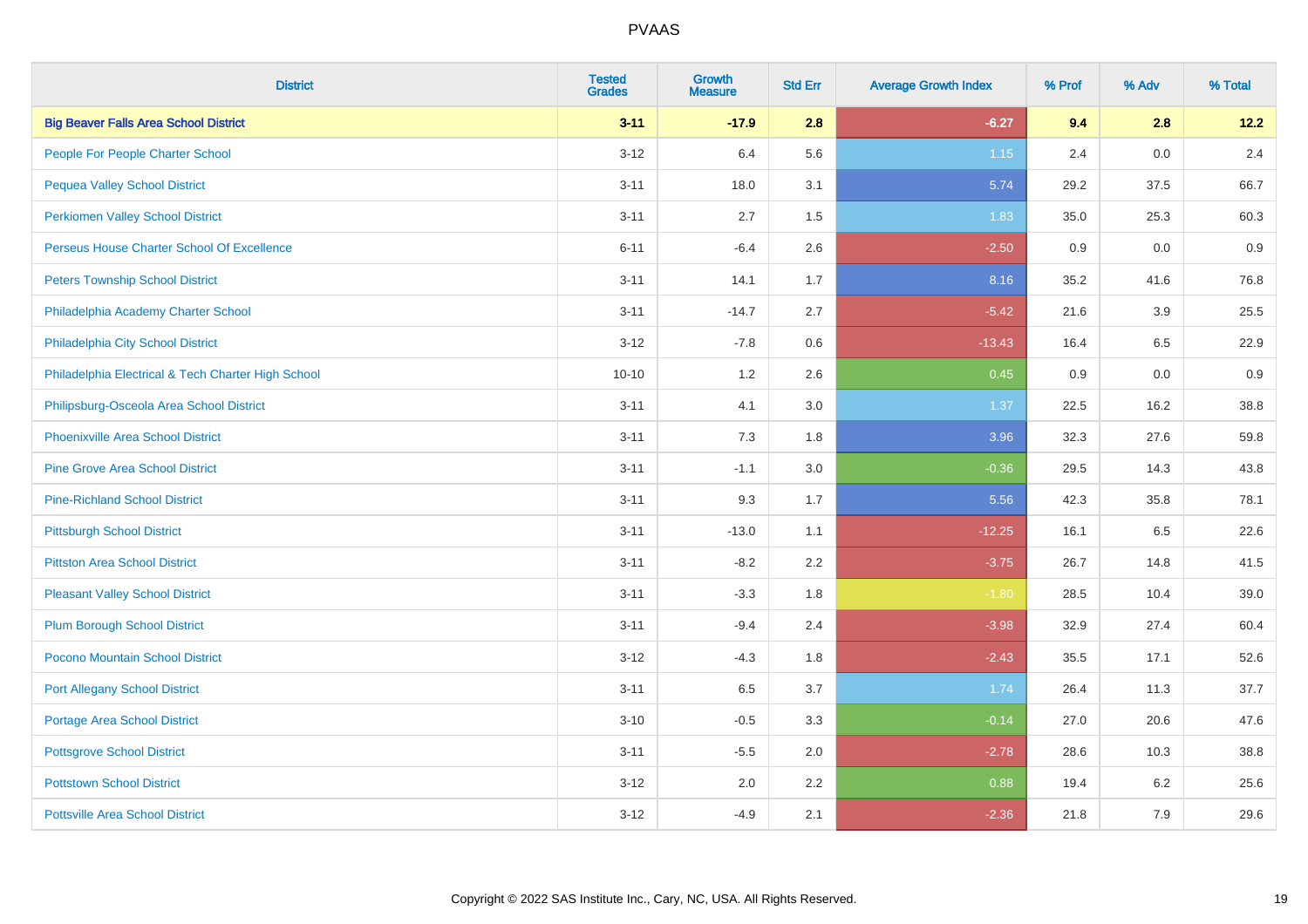| <b>District</b>                                                       | <b>Tested</b><br><b>Grades</b> | <b>Growth</b><br><b>Measure</b> | <b>Std Err</b> | <b>Average Growth Index</b> | % Prof | % Adv   | % Total |
|-----------------------------------------------------------------------|--------------------------------|---------------------------------|----------------|-----------------------------|--------|---------|---------|
| <b>Big Beaver Falls Area School District</b>                          | $3 - 11$                       | $-17.9$                         | 2.8            | $-6.27$                     | 9.4    | 2.8     | 12.2    |
| Preparatory Charter School Of Mathematics, Science, Tech, And Careers | $9 - 10$                       | $-5.1$                          | 2.5            | $-2.03$                     | 6.3    | 1.4     | 7.7     |
| Propel Charter School - Braddock Hills                                | $3 - 11$                       | $-2.1$                          | 3.3            | $-0.63$                     | 4.8    | 3.2     | 8.1     |
| <b>Propel Charter School-Homestead</b>                                | $3 - 11$                       | $-5.0$                          | 3.9            | $-1.27$                     | 7.3    | $0.0\,$ | 7.3     |
| <b>Propel Charter School-Montour</b>                                  | $3 - 10$                       | $-3.4$                          | 3.6            | $-0.93$                     | 7.7    | 0.0     | 7.7     |
| <b>Punxsutawney Area School District</b>                              | $3 - 11$                       | 15.8                            | 2.7            | 5.83                        | 18.6   | 29.0    | 47.6    |
| <b>Purchase Line School District</b>                                  | $3 - 12$                       | 4.3                             | 3.3            | 1.30                        | 32.3   | 9.0     | 41.4    |
| <b>Quaker Valley School District</b>                                  | $3 - 11$                       | 12.2                            | 2.5            | 4.90                        | 39.5   | 26.4    | 65.9    |
| <b>Quakertown Community School District</b>                           | $3 - 12$                       | $-4.3$                          | 1.5            | $-2.79$                     | 33.8   | 20.1    | 53.8    |
| <b>Radnor Township School District</b>                                | $3 - 12$                       | 7.5                             | 1.9            | 4.03                        | 33.0   | 38.3    | 71.3    |
| <b>Reach Cyber Charter School</b>                                     | $3 - 11$                       | 1.4                             | 3.6            | 0.40                        | 32.9   | 15.2    | 48.1    |
| <b>Reading School District</b>                                        | $3 - 11$                       | 4.3                             | 1.2            | 3.71                        | 16.8   | 6.0     | 22.8    |
| <b>Red Lion Area School District</b>                                  | $3 - 11$                       | 4.5                             | 1.9            | 2.31                        | 32.3   | 21.5    | 53.8    |
| <b>Redbank Valley School District</b>                                 | $3 - 11$                       | $-7.5$                          | 3.1            | $-2.41$                     | 12.4   | 10.6    | 23.1    |
| Renaissance Academy Charter School                                    | $3 - 11$                       | $-5.6$                          | 3.1            | $-1.79$                     | 28.4   | 18.5    | 46.9    |
| <b>Reynolds School District</b>                                       | $3 - 10$                       | $-3.0$                          | 3.5            | $-0.87$                     | 27.3   | 9.1     | 36.4    |
| <b>Richland School District</b>                                       | $3 - 11$                       | $-6.9$                          | 2.6            | $-2.63$                     | 40.1   | 20.9    | 61.0    |
| <b>Ridgway Area School District</b>                                   | $3 - 11$                       | $-6.1$                          | 4.0            | $-1.53$                     | 42.2   | 15.6    | 57.8    |
| <b>Ridley School District</b>                                         | $3 - 12$                       | 0.3                             | 1.6            | 0.21                        | 32.0   | 10.7    | 42.6    |
| <b>Ringgold School District</b>                                       | $3 - 11$                       | 2.9                             | 2.2            | 1.32                        | 23.8   | 13.3    | 37.1    |
| <b>Riverside Beaver County School District</b>                        | $3 - 11$                       | $-5.5$                          | 2.7            | $-2.03$                     | 35.8   | 23.2    | 59.0    |
| <b>Riverside School District</b>                                      | $3 - 11$                       | $-6.2$                          | 2.7            | $-2.33$                     | 20.8   | 17.0    | 37.7    |
| <b>Riverview School District</b>                                      | $3 - 11$                       | $-13.0$                         | 4.0            | $-3.29$                     | 43.1   | 7.8     | 51.0    |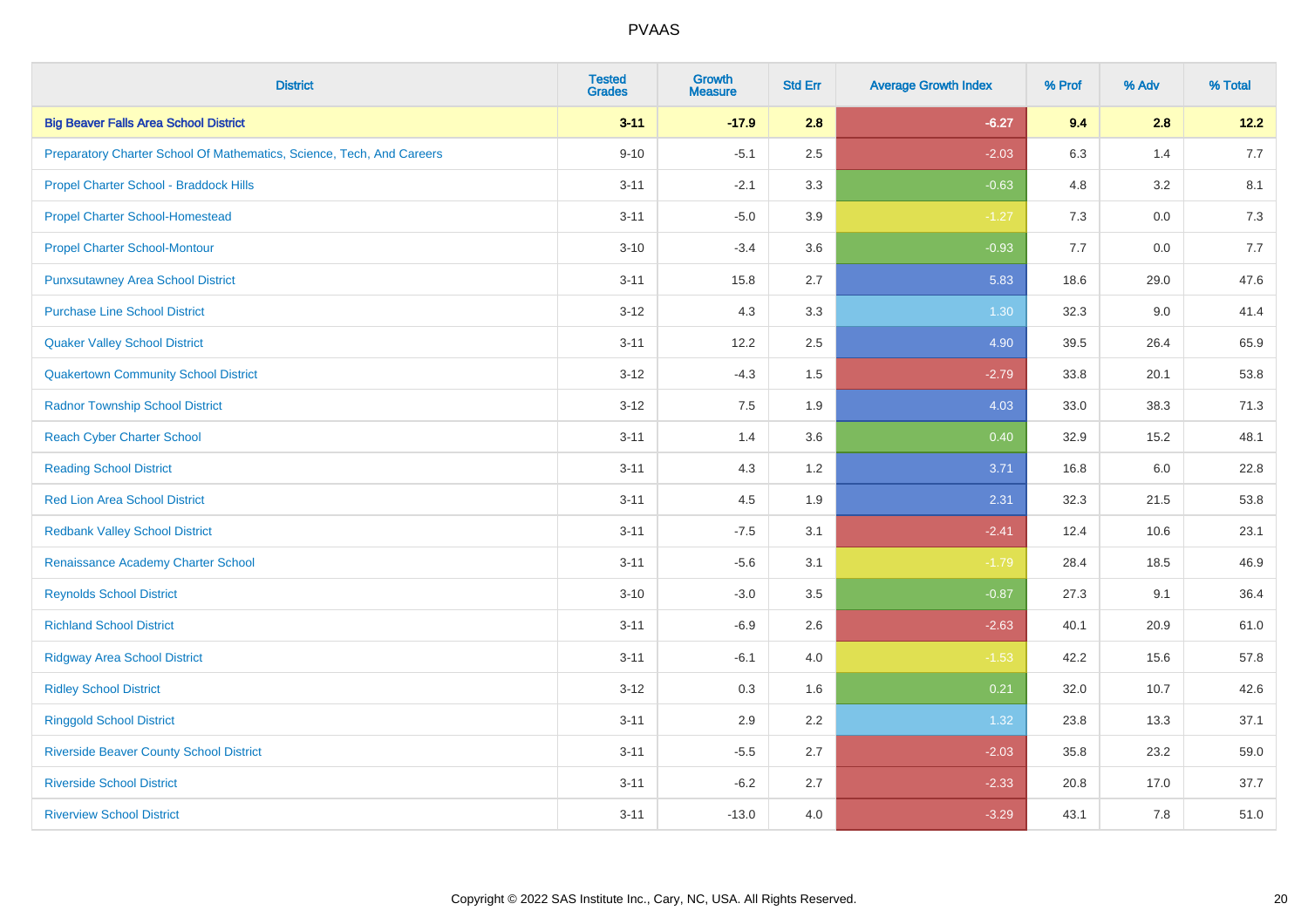| <b>District</b>                               | <b>Tested</b><br><b>Grades</b> | <b>Growth</b><br><b>Measure</b> | <b>Std Err</b> | <b>Average Growth Index</b> | % Prof | % Adv   | % Total |
|-----------------------------------------------|--------------------------------|---------------------------------|----------------|-----------------------------|--------|---------|---------|
| <b>Big Beaver Falls Area School District</b>  | $3 - 11$                       | $-17.9$                         | 2.8            | $-6.27$                     | 9.4    | 2.8     | 12.2    |
| <b>Roberto Clemente Charter School</b>        | $3 - 12$                       | $-3.3$                          | 4.1            | $-0.79$                     | 22.7   | 4.6     | 27.3    |
| <b>Rochester Area School District</b>         | $3 - 11$                       | $-5.7$                          | 3.9            | $-1.45$                     | 14.9   | 2.1     | 17.0    |
| <b>Rose Tree Media School District</b>        | $3 - 10$                       | $-2.8$                          | 2.1            | $-1.33$                     | 35.2   | 29.6    | 64.8    |
| Saint Marys Area School District              | $3 - 11$                       | 6.0                             | 2.2            | 2.69                        | 35.4   | 18.3    | 53.7    |
| <b>Salisbury Township School District</b>     | $3 - 11$                       | 5.8                             | 3.6            | 1.62                        | 24.4   | 12.6    | 37.0    |
| Salisbury-Elk Lick School District            | $3 - 11$                       | $-8.4$                          | 5.8            | $-1.45$                     | 33.3   | 5.6     | 38.9    |
| <b>Saucon Valley School District</b>          | $3 - 11$                       | 18.9                            | 2.2            | 8.48                        | 26.0   | 39.6    | 65.6    |
| <b>Sayre Area School District</b>             | $3 - 11$                       | 5.8                             | 3.2            | 1.81                        | 30.3   | 21.0    | 51.3    |
| <b>School Lane Charter School</b>             | $3 - 11$                       | 2.6                             | 3.6            | 0.72                        | 23.1   | 18.7    | 41.8    |
| Schuylkill Haven Area School District         | $3 - 11$                       | $-5.3$                          | 2.7            | $-1.96$                     | 22.2   | 11.6    | 33.8    |
| <b>Schuylkill Valley School District</b>      | $3 - 11$                       | $-1.0$                          | 2.2            | $-0.47$                     | 29.8   | 20.2    | 50.0    |
| <b>Scranton School District</b>               | $3 - 12$                       | $-10.1$                         | 2.5            | $-4.04$                     | 20.0   | 7.7     | 27.7    |
| <b>Selinsgrove Area School District</b>       | $3 - 12$                       | $-5.7$                          | 2.1            | $-2.74$                     | 25.4   | 13.9    | 39.2    |
| <b>Seneca Valley School District</b>          | $3 - 11$                       | 0.8                             | 1.4            | 0.54                        | 40.6   | 25.2    | 65.8    |
| <b>Shade-Central City School District</b>     | $3 - 11$                       | $-14.6$                         | 4.0            | $-3.68$                     | 9.6    | $0.0\,$ | 9.6     |
| <b>Shaler Area School District</b>            | $3 - 11$                       | $-2.1$                          | 1.8            | $-1.18$                     | 32.0   | 13.0    | 45.0    |
| <b>Shamokin Area School District</b>          | $3 - 11$                       | $-2.6$                          | 2.5            | $-1.06$                     | 19.6   | 9.8     | 29.3    |
| <b>Shanksville-Stonycreek School District</b> | $3 - 10$                       | $-8.6$                          | 5.5            | $-1.55$                     | 17.6   | 23.5    | 41.2    |
| <b>Sharon City School District</b>            | $3 - 11$                       | $-6.5$                          | 2.3            | $-2.79$                     | 13.1   | 5.0     | 18.1    |
| <b>Sharpsville Area School District</b>       | $3 - 11$                       | 3.8                             | 3.7            | 1.04                        | 41.1   | 23.2    | 64.3    |
| <b>Shenandoah Valley School District</b>      | $3 - 11$                       | $-4.5$                          | 3.5            | $-1.29$                     | 14.3   | 0.0     | 14.3    |
| Shenango Area School District                 | $3 - 11$                       | 1.7                             | 3.2            | 0.52                        | 41.4   | 13.8    | 55.3    |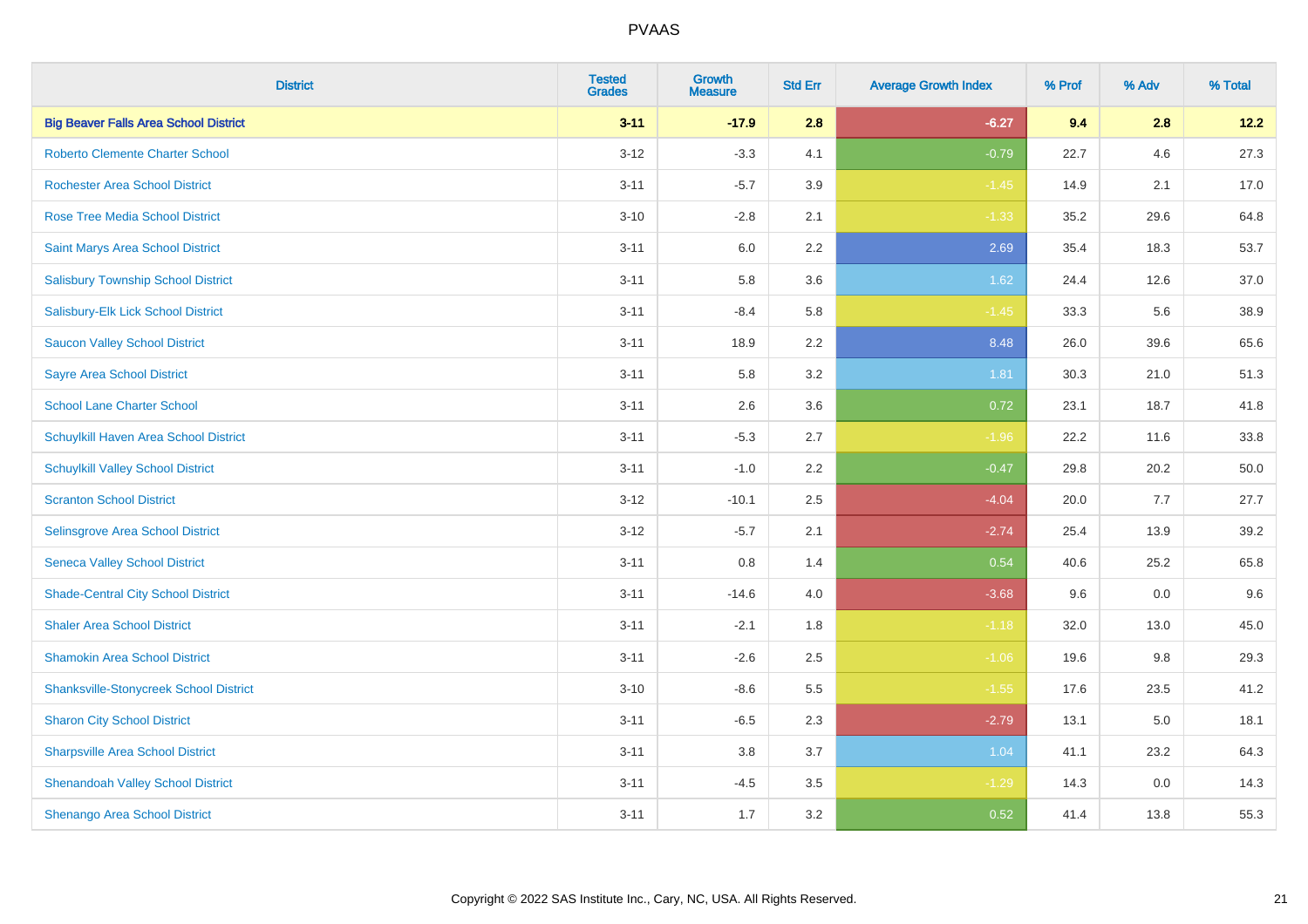| <b>District</b>                              | <b>Tested</b><br><b>Grades</b> | <b>Growth</b><br><b>Measure</b> | <b>Std Err</b> | <b>Average Growth Index</b> | % Prof | % Adv | % Total |
|----------------------------------------------|--------------------------------|---------------------------------|----------------|-----------------------------|--------|-------|---------|
| <b>Big Beaver Falls Area School District</b> | $3 - 11$                       | $-17.9$                         | 2.8            | $-6.27$                     | 9.4    | 2.8   | 12.2    |
| <b>Shikellamy School District</b>            | $3 - 10$                       | $-8.3$                          | 2.4            | $-3.42$                     | 20.8   | 18.5  | 39.2    |
| <b>Shippensburg Area School District</b>     | $3 - 11$                       | 0.5                             | 1.8            | 0.26                        | 23.5   | 22.8  | 46.3    |
| <b>Slippery Rock Area School District</b>    | $3 - 11$                       | $-3.8$                          | 2.5            | $-1.56$                     | 30.8   | 21.9  | 52.7    |
| <b>Smethport Area School District</b>        | $3 - 12$                       | 5.8                             | 3.8            | 1.52                        | 24.6   | 20.0  | 44.6    |
| <b>Solanco School District</b>               | $3 - 11$                       | 2.2                             | 1.8            | 1.18                        | 27.2   | 15.0  | 42.3    |
| <b>Somerset Area School District</b>         | $3 - 11$                       | $-7.6$                          | 2.4            | $-3.17$                     | 21.0   | 14.5  | 35.5    |
| <b>Souderton Area School District</b>        | $3 - 11$                       | 18.5                            | 1.4            | 12.86                       | 39.2   | 31.2  | 70.4    |
| South Allegheny School District              | $3 - 11$                       | $-0.9$                          | 3.1            | $-0.30$                     | 23.8   | 2.5   | 26.2    |
| <b>South Butler County School District</b>   | $3 - 10$                       | 6.3                             | 2.2            | 2.80                        | 37.8   | 19.2  | 57.0    |
| South Eastern School District                | $3 - 11$                       | $-1.0$                          | 1.8            | $-0.55$                     | 36.4   | 17.1  | 53.5    |
| South Fayette Township School District       | $3 - 11$                       | 6.0                             | 1.8            | 3.33                        | 32.2   | 38.3  | 70.5    |
| South Middleton School District              | $3 - 11$                       | 4.4                             | 2.2            | 1.95                        | 31.1   | 16.4  | 47.5    |
| <b>South Park School District</b>            | $3 - 11$                       | $-8.8$                          | 2.5            | $-3.46$                     | 28.1   | 17.0  | 45.2    |
| South Side Area School District              | $3 - 11$                       | $-0.6$                          | 3.1            | $-0.19$                     | 24.0   | 28.0  | 52.0    |
| South Western School District                | $3 - 12$                       | 2.5                             | 1.7            | 1.48                        | 36.2   | 19.7  | 55.9    |
| South Williamsport Area School District      | $3 - 10$                       | $0.9\,$                         | 3.1            | 0.31                        | 38.4   | 11.6  | 50.0    |
| <b>Southeast Delco School District</b>       | $3 - 10$                       | 3.9                             | 3.5            | 1.12                        | 18.6   | 3.4   | 22.0    |
| <b>Southeastern Greene School District</b>   | $3 - 10$                       | $-2.3$                          | 4.4            | $-0.53$                     | 29.0   | 9.7   | 38.7    |
| Southern Columbia Area School District       | $3 - 11$                       | $-8.5$                          | 3.0            | $-2.83$                     | 30.5   | 12.8  | 43.3    |
| <b>Southern Fulton School District</b>       | $3 - 11$                       | $-5.1$                          | 4.0            | $-1.29$                     | 21.7   | 13.0  | 34.8    |
| Southern Huntingdon County School District   | $3 - 11$                       | $-5.9$                          | 3.4            | $-1.76$                     | 32.8   | 4.9   | 37.7    |
| <b>Southern Lehigh School District</b>       | $3 - 11$                       | $-4.1$                          | 2.1            | $-1.94$                     | 39.3   | 28.0  | 67.2    |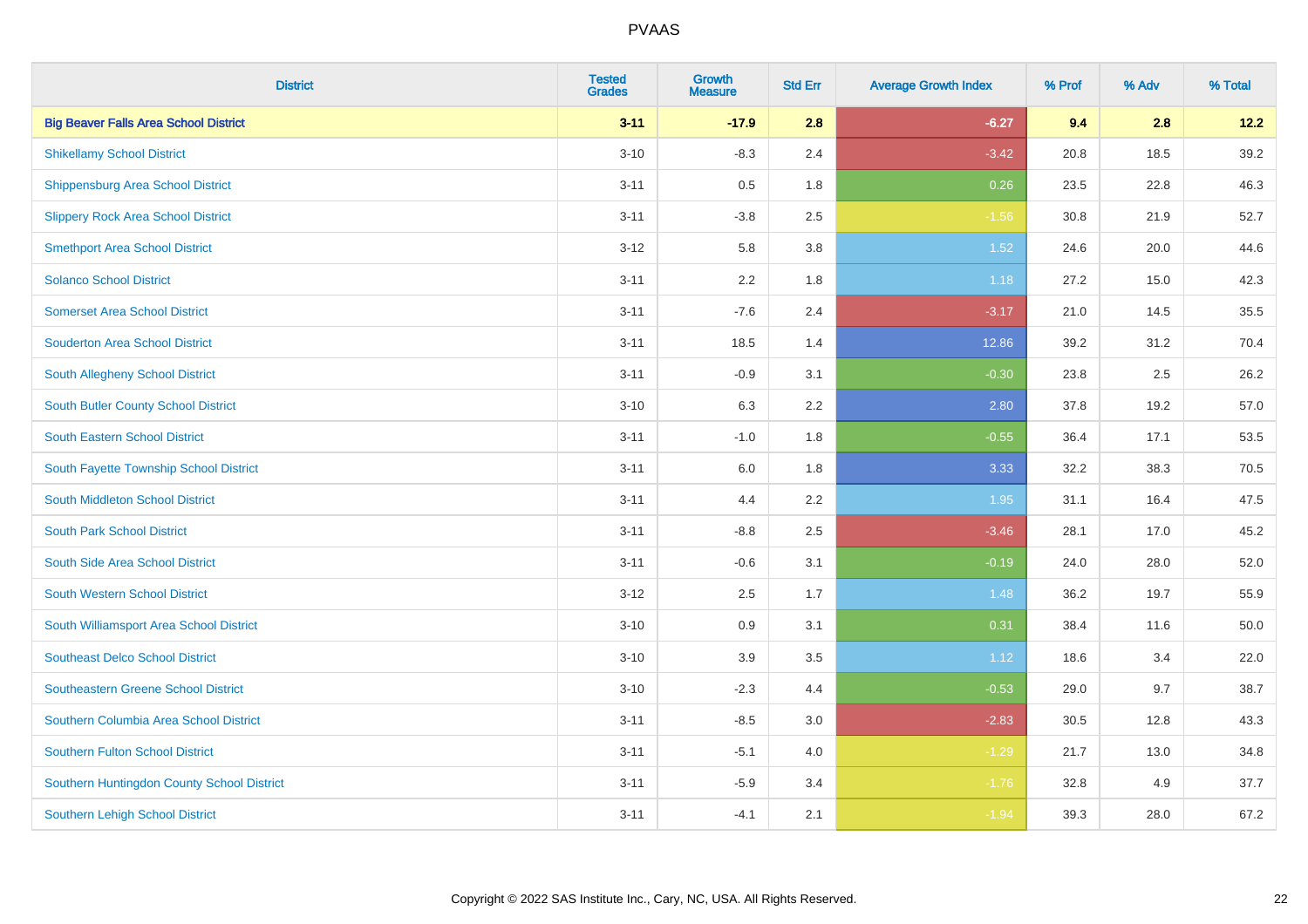| <b>District</b>                              | <b>Tested</b><br><b>Grades</b> | <b>Growth</b><br><b>Measure</b> | <b>Std Err</b> | <b>Average Growth Index</b> | % Prof | % Adv   | % Total |
|----------------------------------------------|--------------------------------|---------------------------------|----------------|-----------------------------|--------|---------|---------|
| <b>Big Beaver Falls Area School District</b> | $3 - 11$                       | $-17.9$                         | 2.8            | $-6.27$                     | 9.4    | 2.8     | 12.2    |
| Southern Tioga School District               | $3 - 11$                       | $-0.1$                          | 2.8            | $-0.03$                     | 26.3   | 10.3    | 36.6    |
| <b>Southern York County School District</b>  | $3 - 11$                       | 15.5                            | 1.8            | 8.48                        | 37.6   | 29.2    | 66.8    |
| <b>Southmoreland School District</b>         | $3 - 11$                       | $-12.5$                         | 3.1            | $-4.04$                     | 33.3   | 15.5    | 48.8    |
| <b>Spring Cove School District</b>           | $3 - 11$                       | 9.1                             | 2.4            | 3.77                        | 31.8   | 25.4    | 57.1    |
| <b>Spring Grove Area School District</b>     | $3 - 11$                       | 3.9                             | 2.0            | 1.90                        | 30.0   | 23.0    | 53.0    |
| <b>Springfield School District</b>           | $3 - 11$                       | 1.2                             | 1.7            | 0.69                        | 31.8   | 25.2    | 56.9    |
| <b>Springfield Township School District</b>  | $3 - 11$                       | $-3.9$                          | 3.1            | $-1.27$                     | 37.2   | 30.8    | 68.1    |
| <b>Spring-Ford Area School District</b>      | $3 - 11$                       | 16.6                            | 1.2            | 14.02                       | 30.4   | 45.3    | 75.7    |
| <b>State College Area School District</b>    | $3 - 11$                       | 24.5                            | 1.3            | 18.59                       | 31.9   | 46.9    | 78.8    |
| <b>Steel Valley School District</b>          | $3 - 11$                       | 11.1                            | 3.3            | 3.33                        | 34.8   | 10.1    | 44.9    |
| <b>Steelton-Highspire School District</b>    | $3 - 11$                       | $-5.3$                          | 3.2            | $-1.65$                     | 13.9   | 0.0     | 13.9    |
| <b>Sto-Rox School District</b>               | $3 - 10$                       | $-7.0$                          | 3.5            | $-1.99$                     | 3.2    | $0.0\,$ | 3.2     |
| <b>Stroudsburg Area School District</b>      | $3 - 11$                       | 7.5                             | 1.6            | 4.70                        | 30.4   | 18.3    | 48.7    |
| <b>Sugar Valley Rural Charter School</b>     | $3 - 11$                       | $-3.6$                          | 3.7            | $-0.98$                     | 10.3   | 0.0     | 10.3    |
| <b>Sullivan County School District</b>       | $3 - 10$                       | 2.5                             | 4.3            | 0.58                        | 43.6   | 7.7     | 51.3    |
| <b>Susq-Cyber Charter School</b>             | $9 - 11$                       | $-3.2$                          | 5.8            | $-0.54$                     | 23.8   | 4.8     | 28.6    |
| <b>Susquehanna Community School District</b> | $3 - 11$                       | $-4.5$                          | 3.8            | $-1.19$                     | 31.9   | 8.8     | 40.7    |
| Susquehanna Township School District         | $3 - 12$                       | 3.9                             | 2.7            | 1.45                        | 19.0   | 13.1    | 32.0    |
| <b>Susquenita School District</b>            | $3 - 11$                       | $-5.9$                          | 2.6            | $-2.28$                     | 30.6   | 13.9    | 44.4    |
| <b>Tacony Academy Charter School</b>         | $3 - 11$                       | $-12.9$                         | 3.3            | $-3.90$                     | 8.6    | 1.4     | 10.0    |
| <b>Tamaqua Area School District</b>          | $3 - 12$                       | 6.5                             | 2.4            | 2.72                        | 34.3   | 17.5    | 51.8    |
| <b>Tech Freire Charter School</b>            | $9 - 11$                       | 0.7                             | 2.5            | 0.27                        | 3.6    | 0.0     | 3.6     |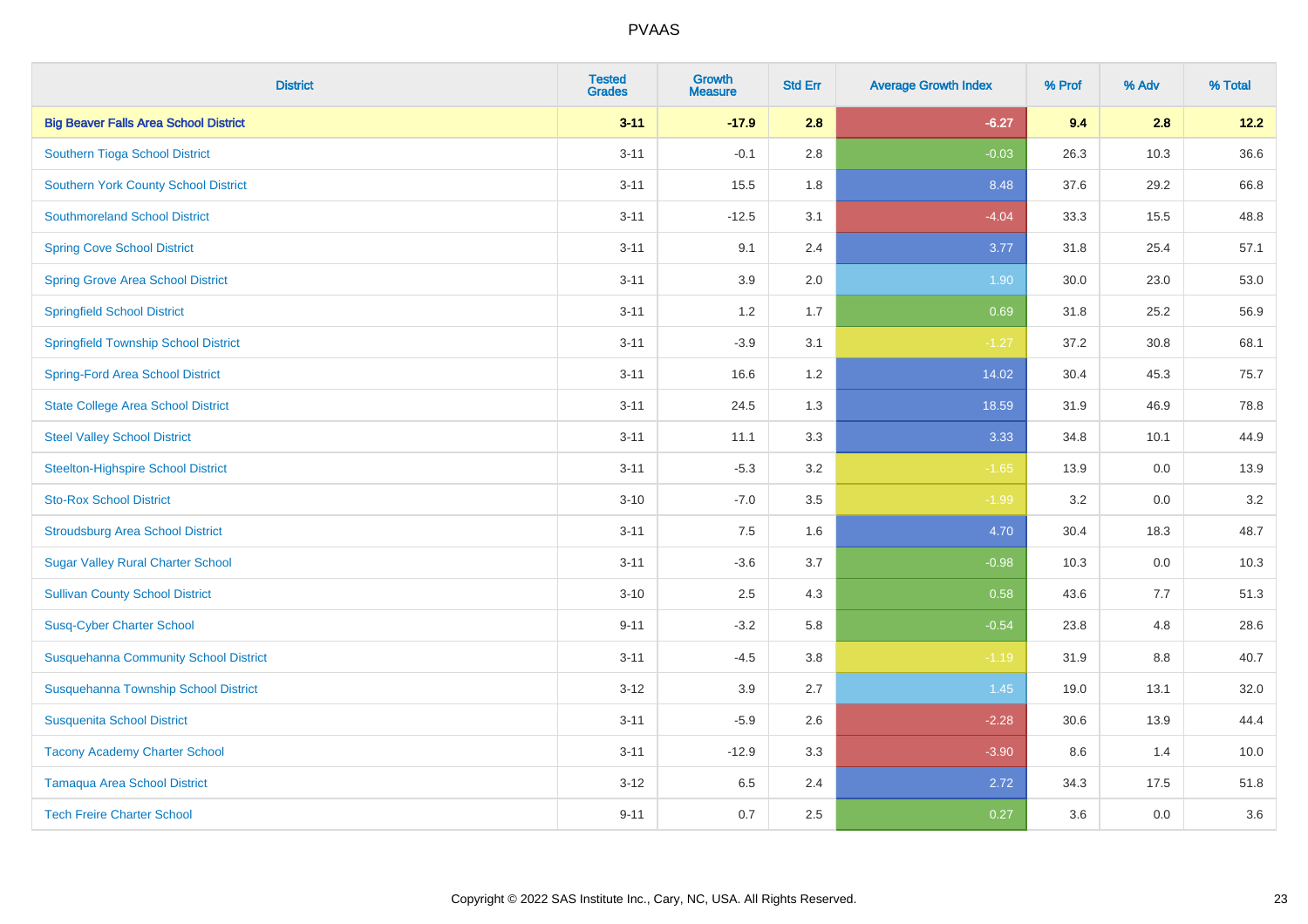| <b>District</b>                               | <b>Tested</b><br><b>Grades</b> | <b>Growth</b><br><b>Measure</b> | <b>Std Err</b> | <b>Average Growth Index</b> | % Prof | % Adv   | % Total |
|-----------------------------------------------|--------------------------------|---------------------------------|----------------|-----------------------------|--------|---------|---------|
| <b>Big Beaver Falls Area School District</b>  | $3 - 11$                       | $-17.9$                         | 2.8            | $-6.27$                     | 9.4    | 2.8     | 12.2    |
| <b>Tidioute Community Charter School</b>      | $3 - 11$                       | $0.8\,$                         | 4.4            | 0.19                        | 18.1   | 6.9     | 25.0    |
| <b>Titusville Area School District</b>        | $3 - 11$                       | $-5.0$                          | 2.5            | $-1.98$                     | 26.5   | 6.8     | 33.3    |
| <b>Towanda Area School District</b>           | $3 - 11$                       | $-4.0$                          | 2.6            | $-1.52$                     | 24.8   | $9.9\,$ | 34.8    |
| <b>Tredyffrin-Easttown School District</b>    | $3 - 10$                       | 8.7                             | 2.4            | 3.57                        | 35.2   | 35.8    | 71.0    |
| <b>Trinity Area School District</b>           | $3 - 11$                       | $-8.7$                          | 1.8            | $-4.87$                     | 20.9   | 9.8     | 30.8    |
| <b>Tri-Valley School District</b>             | $3 - 10$                       | $-2.7$                          | 3.9            | $-0.69$                     | 31.0   | 9.5     | 40.5    |
| <b>Troy Area School District</b>              | $3 - 10$                       | $-4.7$                          | 3.2            | $-1.46$                     | 22.8   | 16.5    | 39.2    |
| <b>Tulpehocken Area School District</b>       | $3 - 12$                       | 1.0                             | 4.9            | 0.20                        | 11.5   | 23.1    | 34.6    |
| <b>Tunkhannock Area School District</b>       | $3 - 11$                       | 1.4                             | 2.0            | 0.71                        | 29.8   | 18.1    | 47.9    |
| <b>Turkeyfoot Valley Area School District</b> | $3 - 12$                       | $-15.4$                         | 5.8            | $-2.66$                     | 3.8    | 3.8     | $7.6$   |
| <b>Tuscarora School District</b>              | $3 - 11$                       | 13.4                            | 2.2            | 6.20                        | 37.1   | 26.3    | 63.4    |
| <b>Tussey Mountain School District</b>        | $3 - 12$                       | $-13.0$                         | 3.3            | $-3.93$                     | 11.1   | 3.2     | 14.3    |
| <b>Twin Valley School District</b>            | $3 - 12$                       | $-3.2$                          | 1.9            | $-1.68$                     | 38.8   | 19.8    | 58.6    |
| <b>Tyrone Area School District</b>            | $3 - 12$                       | 29.2                            | 2.3            | 12.86                       | 36.6   | 29.1    | 65.7    |
| <b>Union Area School District</b>             | $3 - 11$                       | $-6.5$                          | 3.8            | $-1.70$                     | 30.6   | 12.2    | 42.9    |
| <b>Union City Area School District</b>        | $3 - 12$                       | $-8.7$                          | 3.3            | $-2.59$                     | 29.7   | 10.9    | 40.6    |
| <b>Union School District</b>                  | $3 - 12$                       | 2.5                             | 3.7            | 0.69                        | 17.9   | 10.4    | 28.4    |
| <b>Uniontown Area School District</b>         | $3 - 11$                       | $-2.8$                          | 3.1            | $-0.91$                     | 31.7   | 7.3     | 39.0    |
| <b>Unionville-Chadds Ford School District</b> | $3 - 11$                       | 15.8                            | 1.7            | 9.12                        | 31.2   | 48.0    | 79.2    |
| <b>United School District</b>                 | $3 - 11$                       | 6.3                             | 3.3            | 1.89                        | 38.8   | 16.3    | 55.0    |
| <b>Universal Audenried Charter School</b>     | $9 - 11$                       | $-3.8$                          | 2.5            | $-1.53$                     | 3.0    | 0.5     | 3.5     |
| <b>Upper Adams School District</b>            | $3 - 11$                       | 0.9                             | 2.5            | 0.37                        | 33.0   | 17.0    | 50.0    |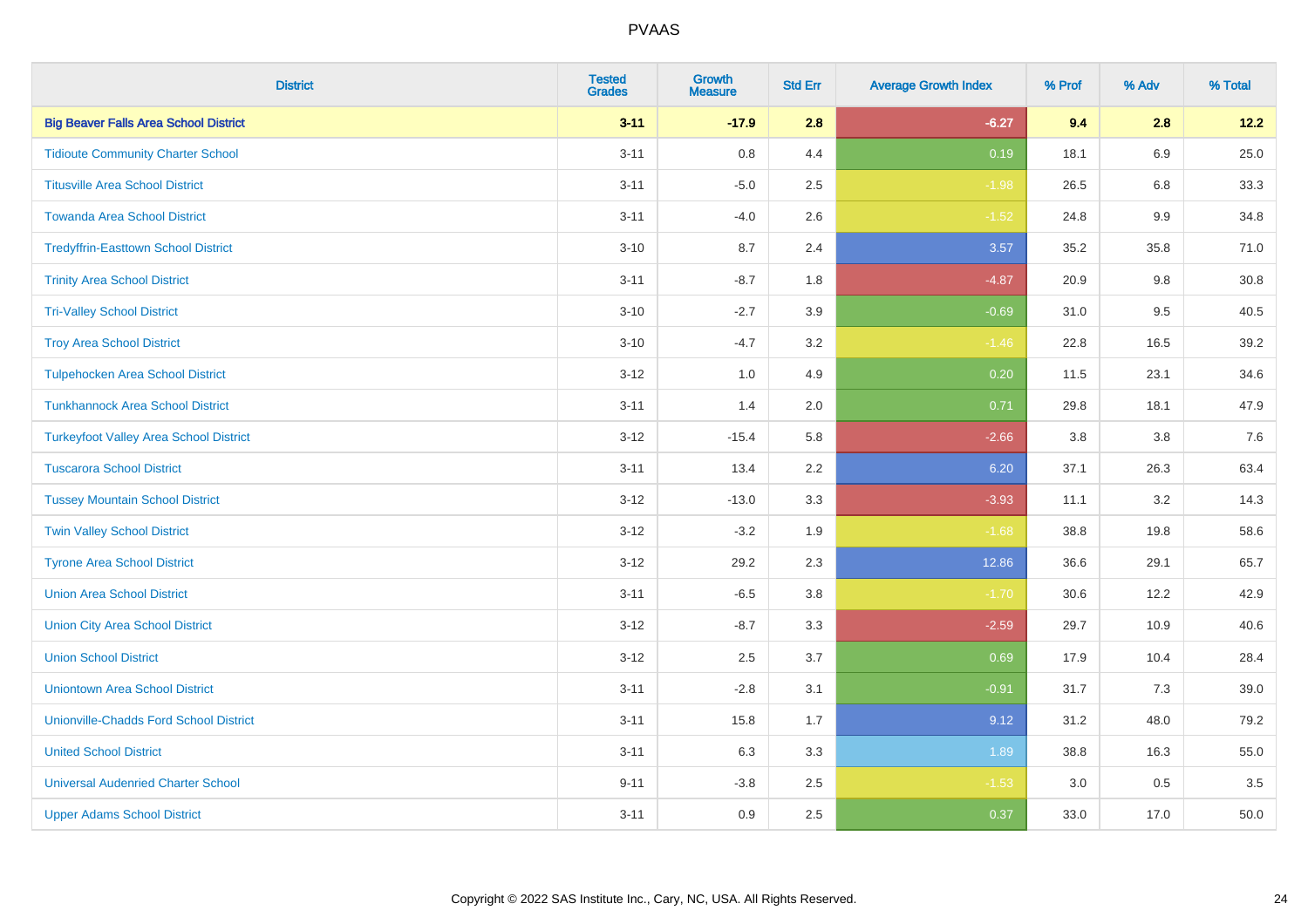| <b>District</b>                                | <b>Tested</b><br><b>Grades</b> | Growth<br><b>Measure</b> | <b>Std Err</b> | <b>Average Growth Index</b> | % Prof | % Adv | % Total |
|------------------------------------------------|--------------------------------|--------------------------|----------------|-----------------------------|--------|-------|---------|
| <b>Big Beaver Falls Area School District</b>   | $3 - 11$                       | $-17.9$                  | 2.8            | $-6.27$                     | 9.4    | 2.8   | 12.2    |
| <b>Upper Darby School District</b>             | $3 - 12$                       | 11.2                     | 1.4            | 8.28                        | 23.8   | 11.8  | 35.6    |
| Upper Dauphin Area School District             | $3 - 11$                       | 16.5                     | 5.1            | 3.26                        | 37.5   | 26.8  | 64.3    |
| <b>Upper Dublin School District</b>            | $3 - 12$                       | 2.1                      | 1.8            | 1.19                        | 34.7   | 30.0  | 64.7    |
| <b>Upper Merion Area School District</b>       | $3 - 11$                       | 14.0                     | 2.0            | 7.15                        | 34.4   | 32.6  | 67.0    |
| <b>Upper Moreland Township School District</b> | $3 - 11$                       | 1.1                      | 2.0            | 0.56                        | 24.8   | 26.6  | 51.3    |
| <b>Upper Perkiomen School District</b>         | $3 - 11$                       | 5.7                      | 1.9            | 3.04                        | 25.4   | 19.9  | 45.4    |
| <b>Upper Saint Clair School District</b>       | $3 - 11$                       | 13.8                     | 1.8            | 7.86                        | 32.2   | 44.5  | 76.7    |
| Urban Pathways 6-12 Charter School             | $6 - 11$                       | $-4.1$                   | 5.7            | $-0.72$                     | 0.0    | 0.0   | $0.0\,$ |
| <b>Valley Grove School District</b>            | $3 - 10$                       | $-4.0$                   | 5.5            | $-0.72$                     | 68.4   | 15.8  | 84.2    |
| <b>Valley View School District</b>             | $3 - 11$                       | 9.3                      | 2.2            | 4.18                        | 26.6   | 23.1  | 49.7    |
| <b>Wallenpaupack Area School District</b>      | $3 - 11$                       | 8.8                      | 2.1            | 4.28                        | 28.5   | 18.9  | 47.4    |
| <b>Wallingford-Swarthmore School District</b>  | $3 - 10$                       | 5.0                      | $2.2\,$        | 2.25                        | 33.3   | 37.1  | 70.4    |
| <b>Warren County School District</b>           | $3 - 11$                       | $-0.1$                   | 1.6            | $-0.06$                     | 26.7   | 9.7   | 36.4    |
| <b>Warrior Run School District</b>             | $3 - 11$                       | 10.5                     | 2.7            | 3.86                        | 34.1   | 16.8  | 50.9    |
| <b>Warwick School District</b>                 | $3 - 11$                       | 21.7                     | 1.8            | 11.76                       | 27.7   | 36.3  | 64.0    |
| <b>Washington School District</b>              | $3 - 11$                       | $-15.9$                  | 2.9            | $-5.44$                     | 12.9   | 1.7   | 14.7    |
| <b>Wattsburg Area School District</b>          | $3 - 11$                       | 1.0                      | 2.7            | 0.36                        | 20.4   | 12.4  | 32.7    |
| <b>Wayne Highlands School District</b>         | $3 - 11$                       | 22.5                     | 2.5            | 9.16                        | 33.8   | 40.4  | 74.2    |
| <b>Waynesboro Area School District</b>         | $3 - 12$                       | $3.0\,$                  | 1.8            | 1.67                        | 26.0   | 23.5  | 49.5    |
| <b>Weatherly Area School District</b>          | $3 - 11$                       | $-5.8$                   | 4.0            | $-1.44$                     | 32.1   | 8.9   | 41.1    |
| <b>Wellsboro Area School District</b>          | $3 - 11$                       | $-6.3$                   | 3.0            | $-2.08$                     | 24.4   | 13.4  | 37.8    |
| <b>West Allegheny School District</b>          | $3 - 12$                       | 8.6                      | 2.0            | 4.34                        | 37.3   | 27.2  | 64.5    |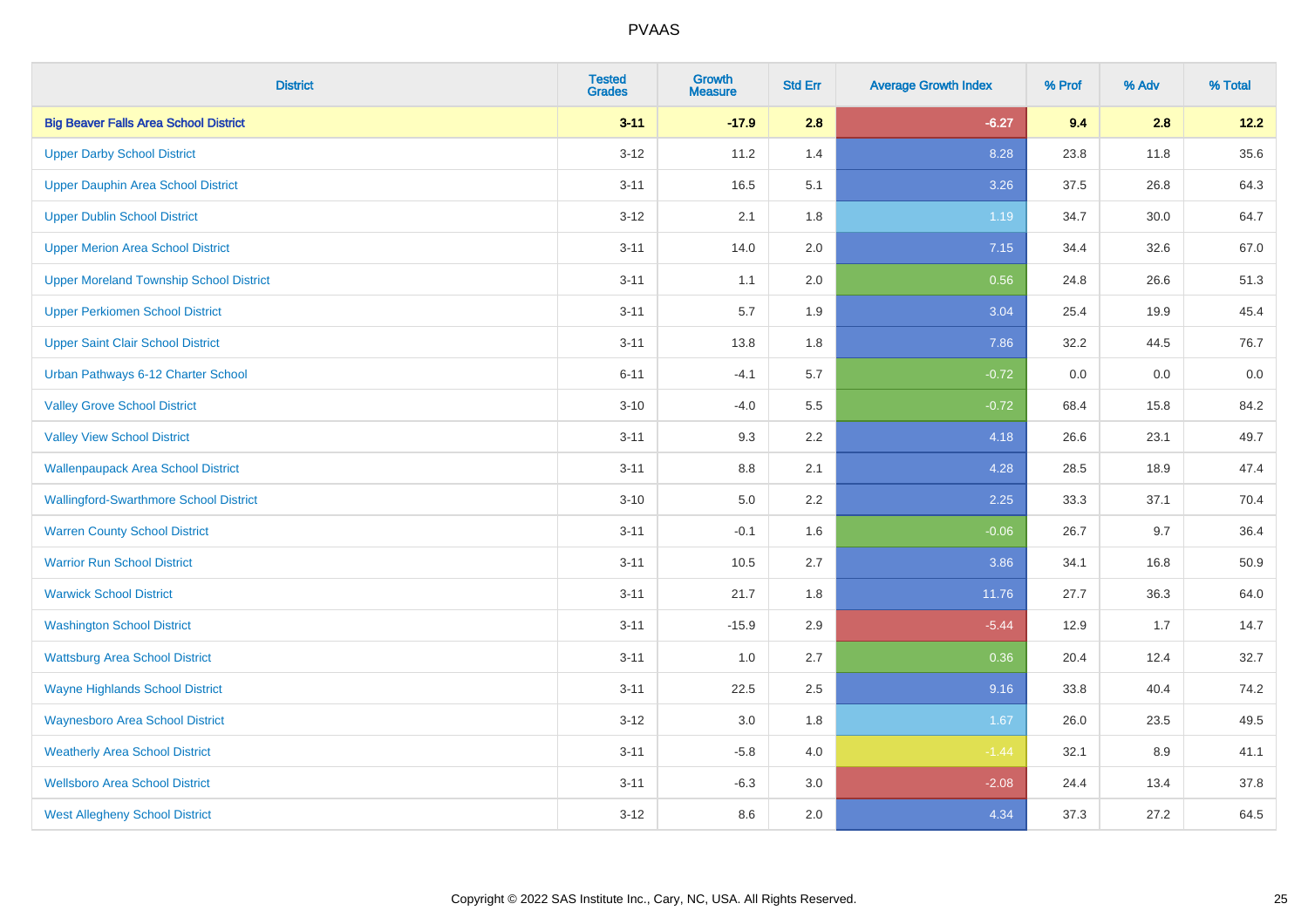| <b>District</b>                                 | <b>Tested</b><br><b>Grades</b> | <b>Growth</b><br><b>Measure</b> | <b>Std Err</b> | <b>Average Growth Index</b> | % Prof | % Adv | % Total |
|-------------------------------------------------|--------------------------------|---------------------------------|----------------|-----------------------------|--------|-------|---------|
| <b>Big Beaver Falls Area School District</b>    | $3 - 11$                       | $-17.9$                         | 2.8            | $-6.27$                     | 9.4    | 2.8   | 12.2    |
| <b>West Branch Area School District</b>         | $3 - 11$                       | 17.0                            | 3.3            | 5.20                        | 47.1   | 19.1  | 66.2    |
| <b>West Chester Area School District</b>        | $3 - 11$                       | $-2.1$                          | 1.2            | $-1.83$                     | 36.4   | 23.2  | 59.6    |
| <b>West Greene School District</b>              | $3 - 11$                       | $-8.1$                          | 3.9            | $-2.08$                     | 31.0   | 11.9  | 42.9    |
| West Jefferson Hills School District            | $3 - 11$                       | 1.9                             | 1.9            | 0.99                        | 34.8   | 27.3  | 62.1    |
| <b>West Middlesex Area School District</b>      | $3 - 10$                       | $-7.4$                          | 3.5            | $-2.11$                     | 32.0   | 9.6   | 41.6    |
| <b>West Mifflin Area School District</b>        | $3 - 12$                       | $-11.9$                         | 2.5            | $-4.77$                     | 15.9   | 4.0   | 19.9    |
| <b>West Perry School District</b>               | $3 - 11$                       | 11.0                            | 2.3            | 4.76                        | 26.9   | 20.5  | 47.4    |
| <b>West Shore School District</b>               | $3 - 12$                       | 2.2                             | 1.3            | 1.68                        | 31.8   | 15.2  | 47.1    |
| <b>West Side CTC</b>                            | $9 - 10$                       | $-32.0$                         | 3.9            | $-8.16$                     | 5.9    | 0.0   | 5.9     |
| <b>West York Area School District</b>           | $3 - 12$                       | $-9.8$                          | 2.7            | $-3.57$                     | 21.9   | 10.9  | 32.8    |
| <b>Western Beaver County School District</b>    | $3 - 11$                       | $-9.3$                          | 4.2            | $-2.20$                     | 45.1   | 3.9   | 49.0    |
| <b>Western Wayne School District</b>            | $3 - 11$                       | 3.6                             | 2.6            | 1.39                        | 30.8   | 16.2  | 47.0    |
| <b>Westinghouse Arts Academy Charter School</b> | $9 - 10$                       | $-6.0$                          | 3.3            | $-1.81$                     | 20.2   | 8.9   | 29.1    |
| <b>Westmont Hilltop School District</b>         | $3 - 11$                       | $-1.0$                          | 2.8            | $-0.36$                     | 33.3   | 14.7  | 48.0    |
| <b>Whitehall-Coplay School District</b>         | $3 - 11$                       | 11.8                            | 1.7            | 7.06                        | 32.3   | 21.7  | 54.0    |
| <b>Wilkes-Barre Area School District</b>        | $3 - 11$                       | $-12.4$                         | 2.4            | $-5.18$                     | 14.2   | 3.7   | 17.9    |
| <b>William Penn School District</b>             | $3 - 12$                       | 7.0                             | 1.9            | 3.61                        | 14.0   | 7.2   | 21.3    |
| <b>Williams Valley School District</b>          | $3 - 11$                       | 2.6                             | 3.7            | 0.69                        | 17.0   | 5.1   | 22.0    |
| <b>Williamsburg Community School District</b>   | $3 - 11$                       | $-16.9$                         | 4.1            | $-4.14$                     | 22.4   | 0.0   | 22.4    |
| <b>Williamsport Area School District</b>        | $3 - 11$                       | $-11.7$                         | 1.4            | $-8.29$                     | 18.2   | 10.5  | 28.7    |
| Wilmington Area School District                 | $3 - 11$                       | 11.1                            | 3.3            | 3.37                        | 29.8   | 26.2  | 56.0    |
| <b>Wilson Area School District</b>              | $3 - 11$                       | $-0.3$                          | 2.4            | $-0.12$                     | 35.4   | 14.6  | 50.0    |